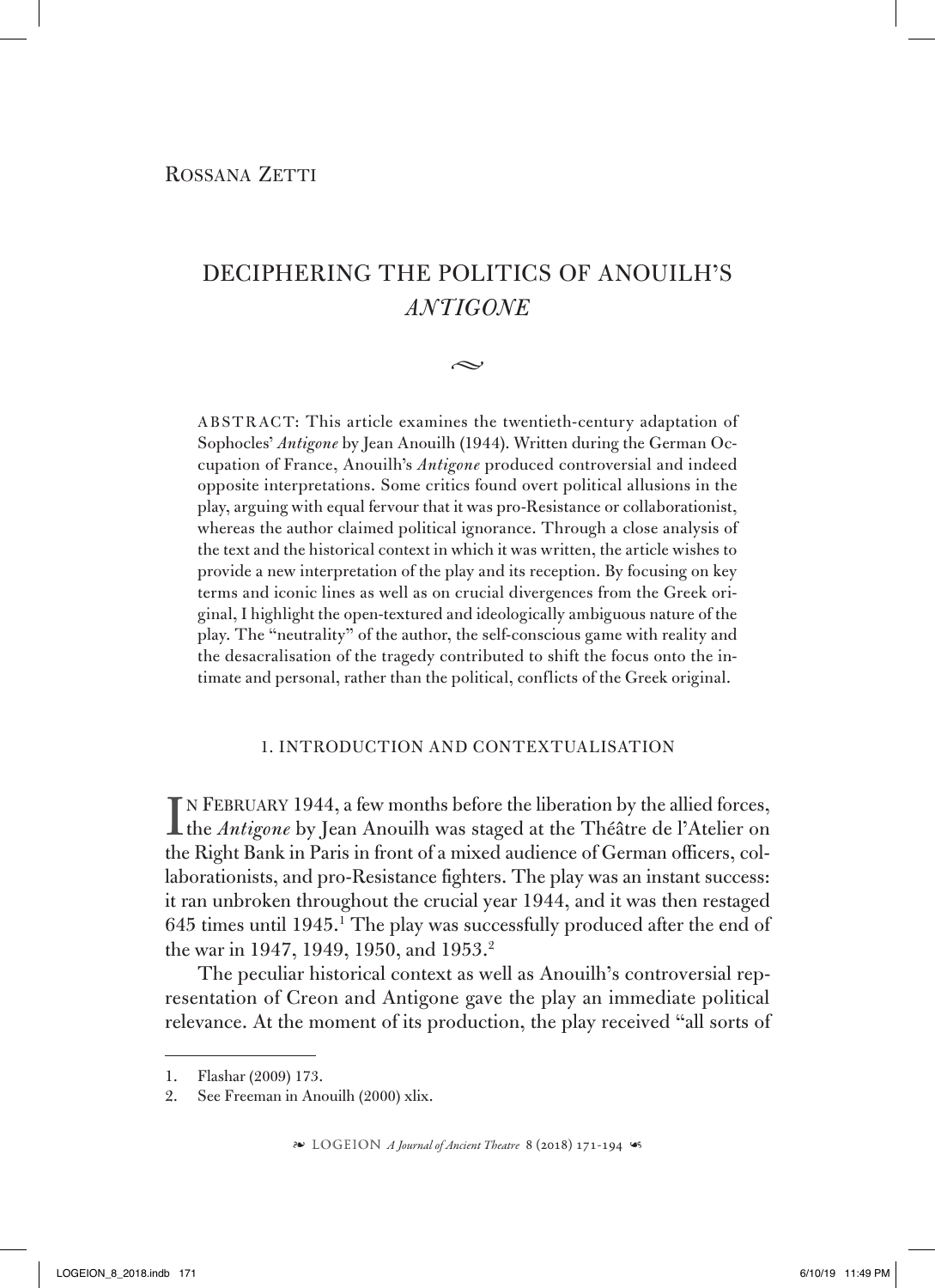political labels",3 from fascist to pro-Resistant and collaborationist; after the war, Anouilh's *Antigone* was hailed as an allegory of French Resistance. Since the 1950s, this "pro-Resistance" interpretation, enhanced by postwar reception and criticism, has been the dominant interpretation and has been consistently accepted by Anglophone readers.<sup>4</sup> Only recently, contemporary critics have re-historicised Anouilh's play in the immediacy of its historical and ideological context and have offered a different interpretation. In particular, Mary Ann Frese Witt and Katherine Fleming have argued that the vocabulary and register of Anouilh's *Antigone* and her insistence on "purity" can be understood as representative of what Witt defines a "fascist aesthetics", a subtext of fascist ideology and acceptable ideas of modern tragedy.5 Given the fact that there are no overt political references but rather less direct allusions and a kind of conservatism that it is difficult to label as militantly "fascist" or "right-wing",6 it remains nonetheless difficult to assess whether a political reading was intended, what was the relationship of the play to current ideologies, and how sensible the author was to the political dimension of the play.

Through a detailed textual analysis of Anouilh's version in comparison with the original that inspired it, focusing on key terms and iconic lines as well as crucial divergences from the Sophoclean text, the article wishes to provide a new interpretation of the play and its reception.<sup>7</sup> In order to understand the polarised interpretations of the play advanced by critics and the exceptional storm of controversy raised by the play, I shall first explore the ideological context in which Anouilh's *Antigone* was written, along with the play's critical reception in contemporary reviews. By analysing Anouilh's

<sup>3.</sup> Weinstein (1989) 141. As Worthen (2011) 408 remarks: "Neutrality, of course, is not an option in *Antigone*."

<sup>4.</sup> See Fleming (2006) 167.

<sup>5.</sup> See Witt (1993); Fleming (2006).

<sup>6.</sup> It is difficult to attach notions of fascism (its brutality, violence, and totalitarianism) to artists — such as Anouilh — who did not actually engage actively with the politics of fascism. The only "political" act of Anouilh was the public defence of the poet Robert Brasillach, a renowned fascist who wrote in anti-Semitic journals and who was convicted after the end of the war. Like him, many writers and intellectual suspected of having supported Vichy and the Nazi occupiers were prosecuted and condemned of collaborationism. See Vandromme (1965) 180; Weinstein (1989) 131–32; Witt (1993) 61.

<sup>7.</sup> Although Guérin (2010), in French, also provides a textual analysis of Anouilh's *Antigone*, he focuses primarily on a comparison between *Antigone* and Anouilh's later tragedy *L'Alouette* (1953) and Jean Giraudoux's *Électre* (1937). On Anouilh's *Antigone*, see also Mee and Foley (2011), especially section 8, which explores the influence of Anouilh's version on other rewritings, and Silva (2017a) 456–58.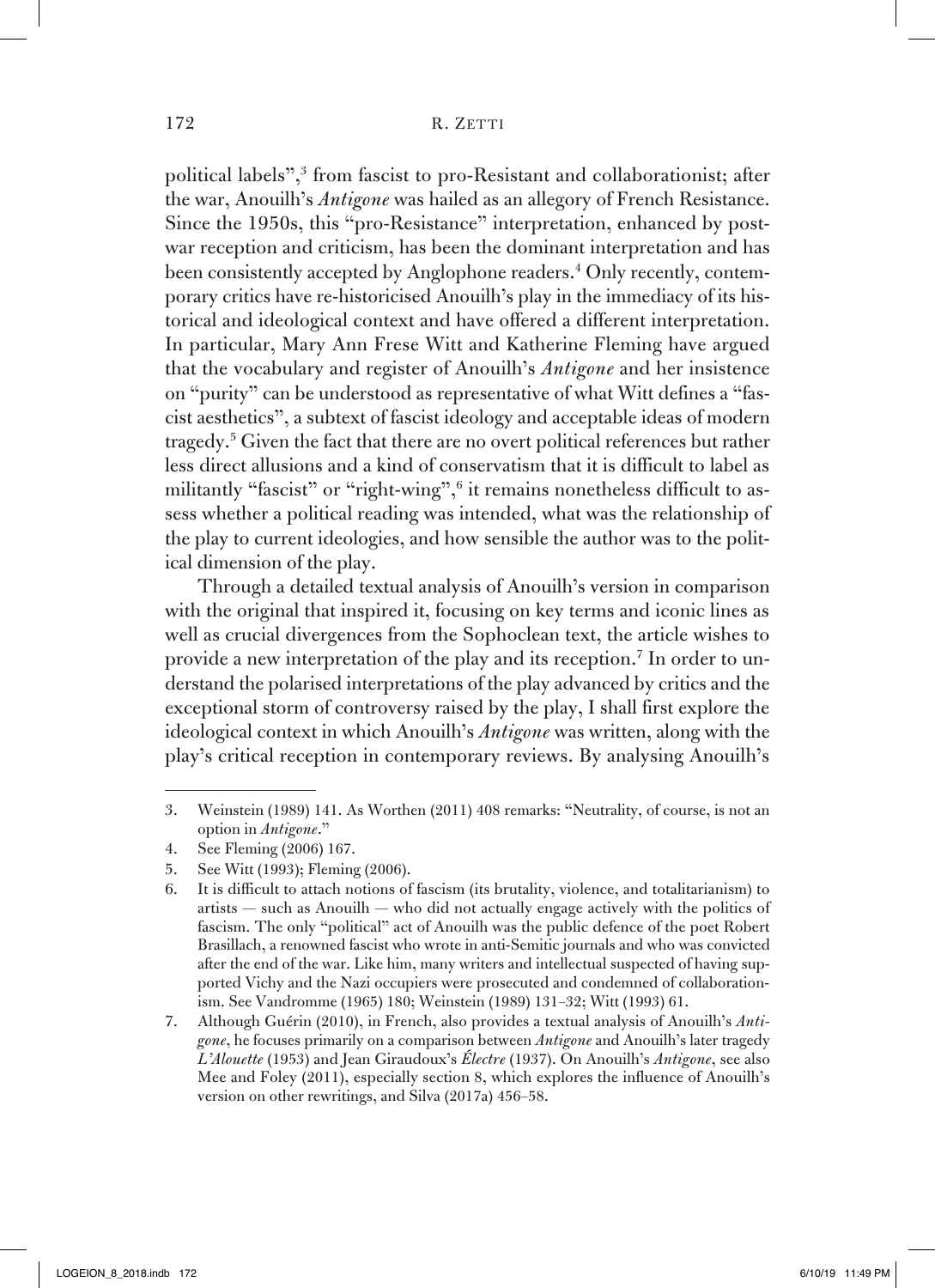presentation of Antigone and Creon as well as the crucial divergences of his version from the original, I shall show that, in reworking the Antigone story and reconfiguring its main motifs, Anouilh highlighted the open-textured and ideologically ambiguous nature of the play.<sup>8</sup> As a reaction to and consequence of the peculiar historical circumstances in which the play was written and performed, Anouilh attempted to "maintain a morally neutral stance".9 By highlighting the complex irony, ambiguity, and self-refuting nature of the tragedy, Anouilh shifted the focus onto the personal and psychological (rather than the political) conflicts of the characters. The disappearance of the gods and the desacralisation of the tragedy also pointed to philosophical, cynical, and nihilistic questions — about the absurdity of human existence and of the whole tragic process, presented as inevitable. And yet, precisely the ambiguities of Anouilh's apparently subversive *Antigone*, its cynical and ironic nature enhanced the variety of political interpretations of the play and granted its endurance to the present day as well as its establishment as a canonical, political drama of resistance.

## 2. The historical context: the reception of Anouilh's *Antigone*

When Anouilh was writing his adaptation, Sophocles' *Antigone* was extremely popular and successfully performed elsewhere both in Nazi Germany and in Nazi-occupied France. Arthur Honegger's *Antigone* (1927) was revived in 1941, 1943, and 1944, just before Anouilh's play.10 The Sophoclean tragedy was staged by the Groupe de Théâtre Antique in 1942, and Robert Garnier's *Antigone ou la pieté* (1580) was revived in 1944 and 1945.11 Anouilh's *Antigone* differed from such operatic and traditionalist treatments of the ancient myth and reconfigured the play's themes and motifs in a highly contemporary and personal way.

When it was first performed in 1944, at the height of the German Occupation, Anouilh's version provoked a variety of antithetical interpretations. Perhaps surprisingly, the play was immediately praised by the official Press

<sup>8.</sup> On the polysemic and multivocal nature of tragedy see Foley (1995); Hall (1997); Allan and Kelly (2013).

<sup>9.</sup> Freeman (2000) xlvi.

<sup>10.</sup> Flashar (2009) 172. On the revival of Honegger's *Antigone*, see Fulcher (2006).

<sup>11.</sup> See Steiner (1984) 138–40.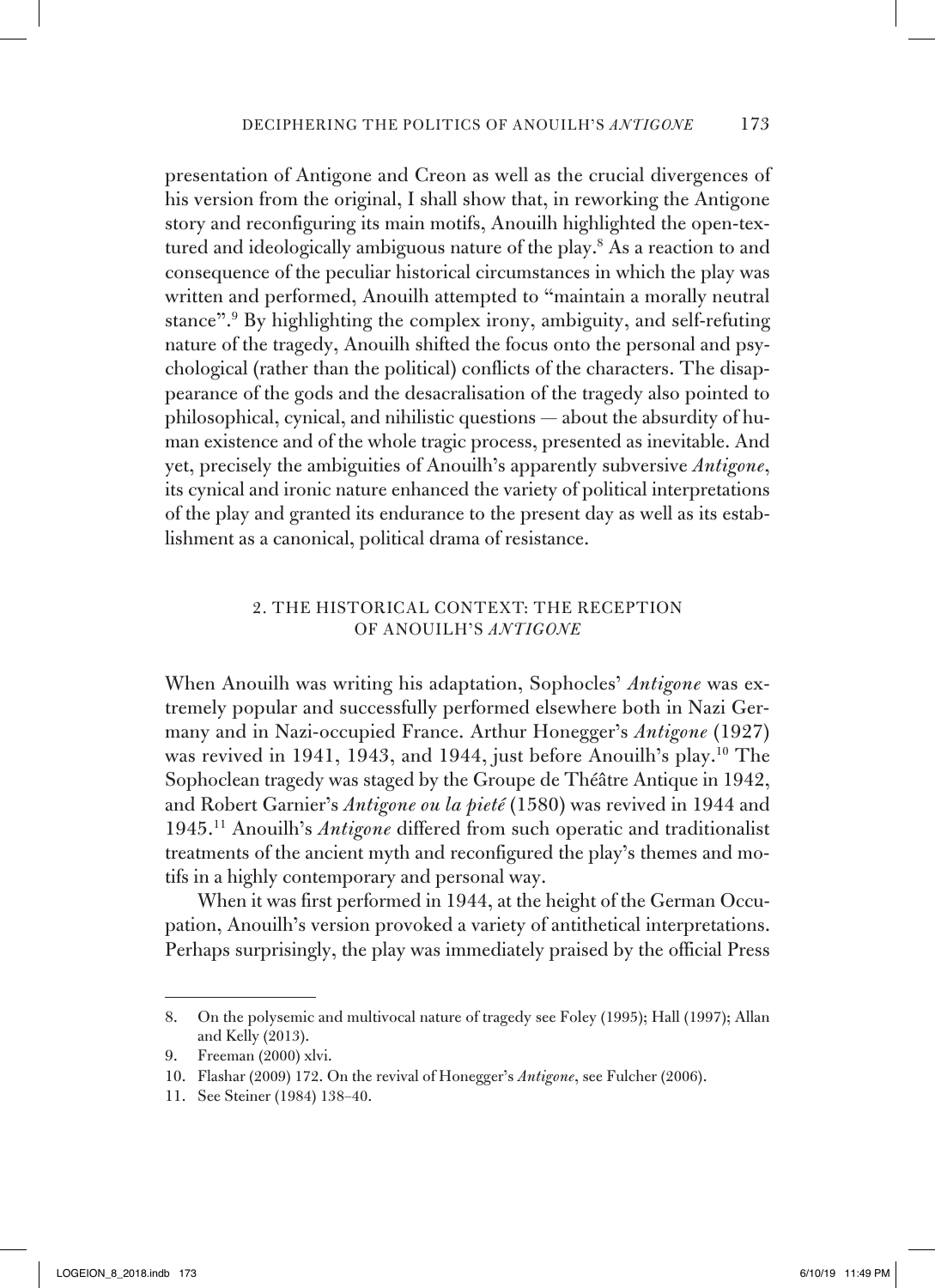and accepted almost uniformly in collaborationist, fascist, and pro-German circles whereas it was rejected by pro-resistance writers. The first review in the *Lettres françaises* is exemplary of the hostile attitude of the underground press. The author, Claude Roy, complained: "L'Antigone qu'on nous propose n'est pas notre Antigone, la seule, la vraie."12 According to Roy, Anouilh's *Antigone* did not represent the traditional model of defiant resistance to tyranny.<sup>13</sup>

By contrast, collaborationist critics positively regarded Anouilh's Antigone as a "fascist heroine", embodying the ideology of racial purity and superiority. The emphasis on words such as *pureté* and *grandeur*, recurrent in fascist propaganda,<sup>14</sup> was interpreted as a clear reference to racial doctrines and fascist aesthetic of "purification" and "cult of the youth". The enthusiastic review by collaborationist critic Alain Laubreaux, which appeared on the collaborationist journal *Je suis partout*, is symptomatic. Although he praised the magnificent revolt of Antigone, which embodies the revolt of "purity" against the mediocrity of men,<sup>15</sup> he also emphasised that Antigone acts irresponsibly: her revolt only leads to "disorder and suicide".16 Only when Antigone dies does life in Thebes return to normality, thus suggesting that France, too, will only find peace after the cessation of the Resistance. Rather than with Antigone, collaborationist commentators sided with Creon, who was likened to the head of the Vichy regime Philippe Pétain (or his Prime Minister Pierre Laval), who assumed a personal regime as *Chef de l'Etat français* on 10 July 1940.<sup>17</sup>

That Anouilh's *Antigone* was "serving the Nazi occupiers and Vichy regime"18 would also be proved by the fact that Anouilh contributed

<sup>12.</sup> Roy (1944), cited by Witt (2001) 228.

<sup>13.</sup> This model was prevalent in France from the beginning of the twentieth century; see Fraisse (1966) 270.

<sup>14.</sup> See Fleming (2006) 180; Witt (1993) 51. Louis Barsacq (1944) cited by Flügge (1982) 264, also emphasised the *pureté* of Antigone. The director André Barsacq (1947) 157–58, described *Antigone* as "tragédie de la *pureté*"; cited by Flügge (1982) 262.

<sup>15.</sup> Laubreaux, 'Du théâtre !', *Je suis partout*, 18 February 1944. Alain Laubreaux was an influential critic during the Occupation. His enthusiastic review of *Antigone* appeared in the same journal edition together with an article against the "terrorism" of French Resistance. See Flügge (1982) 253; 278–79. Flügge (1982) offers a comprehensive collection of contemporary reviews.

<sup>16.</sup> Laubreaux cited by Freeman (2000) xlvii.

<sup>17.</sup> Freeman (2000) xlviii. See Cairns (2016) 135; endnote 146.

<sup>18.</sup> Fleming (2006) 178. See Witt (1993) 56, for the positive reception of Anouilh's other works in this period. See also Witt (2001) 21–13; 192.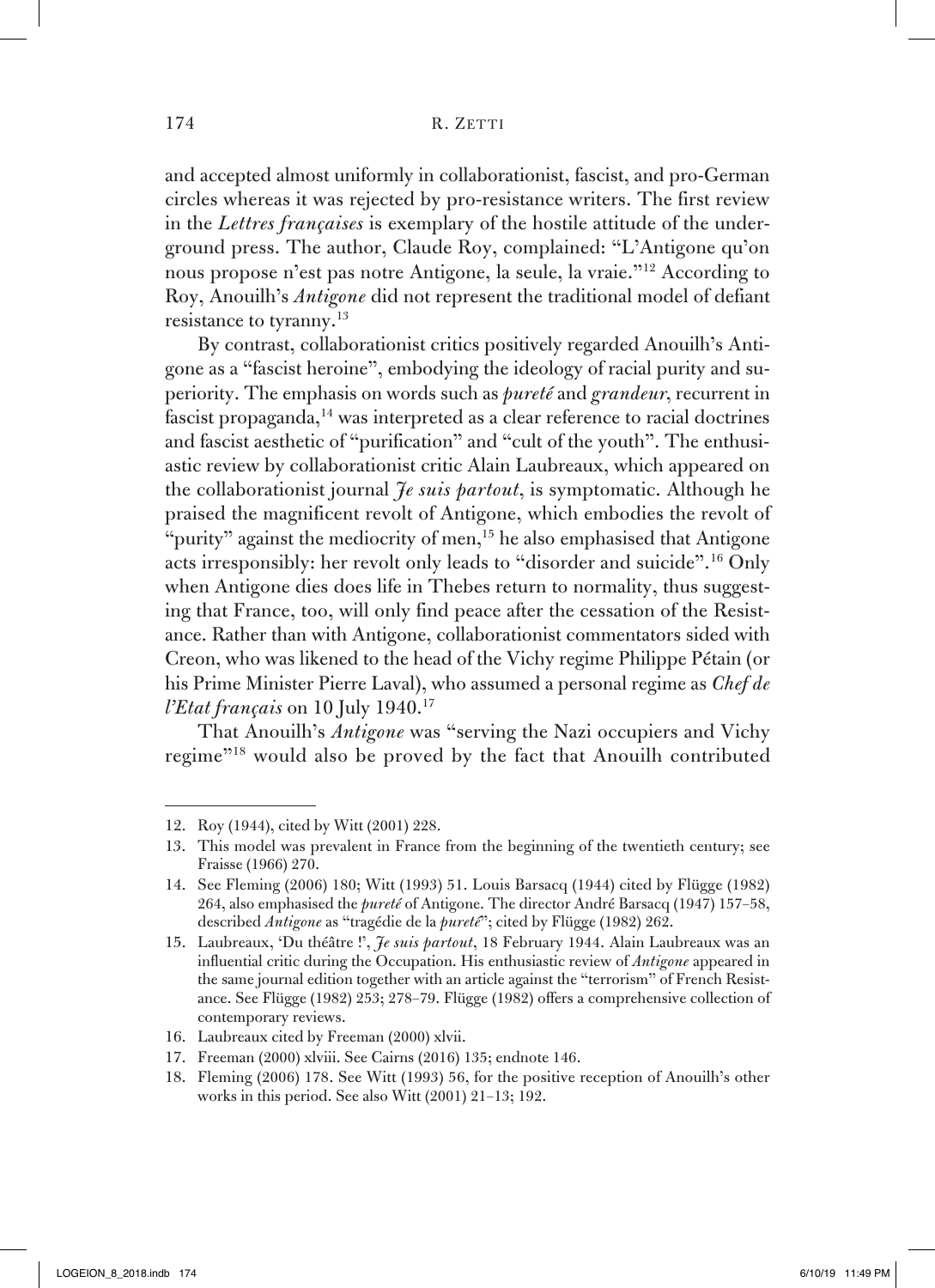thirteen journalistic articles to the collaborationist press and wrote for German-sponsored papers, such as *La Gerbe* and *Aujourd'hui*. Anouilh's articles for collaborationist journals displayed a tempered monarchism, though veiled by the same irony and ambiguity which re-emerges in the *Antigone*. For example, in an article, Anouilh argued that the French Revolution was responsible for the replacement of a healthy tradition (*la saine tradition*) with a new hierarchy based on money (*l'argent*).<sup>19</sup> In the same article, Anouilh anticipated the advent of a "new world", based on real happiness rather than on materialism or compromise. According to him, young people should be the agents of such a change in society. The motifs of purity, youth, money (often associated with the Jews and capitalism in fascist propaganda), and its corruptive effect on human life recur in Anouilh's *Antigone* as well as in his tragedies of the 1930s.<sup>20</sup> However, Anouilh's critique of money is presented in abstract, idealist tones, which tend to satirise, rather than explicitly condemn, the "bourgeois". These articles reveal Anouilh's aristocratism as well as an ironic, superficial tone which undermines the serious commitment of his social critique and resurfaces in his plays.

Despite the significant emphasis on themes dear to the conservatives, I argue that in his *Antigone* Anouilh intentionally highlighted the presence of competing voices and shifted the focus onto existentialist themes such as the sense of inevitability, absurdity, and the meaninglessness of existence. In order to understand the storm of controversy that surrounded Anouilh's production, I shall analyse how the conflict between Antigone and Creon is presented in the play, explaining how it relates both to the original and to the anti-reactions of pro-Resistance and collaborationist critics.

#### 3. The presentation of *Antigone* in Anouilh's adaptation

In Anouilh's version, Antigone presents remarkably non-heroic traits: she is an insecure and vulnerable young girl who alternates states of clam and lucidity to outburst of *folie* and emotional despair. She is characterised as skinny, "noire et maigre" (p. 19: "dark and thin"), $2<sup>1</sup>$  thus resembling Anouilh's previous tragedies *L'Hermine* (1931), *La Sauvage* (1934), and *Le* 

<sup>19.</sup> Flügge (1982) 219.

<sup>20.</sup> See Witt (1993) 53–5.

<sup>21.</sup> All references to Anouilh's *Antigone* are to page numbers in Anouilh (1954). English translations are taken from Freeman-Bray (2000).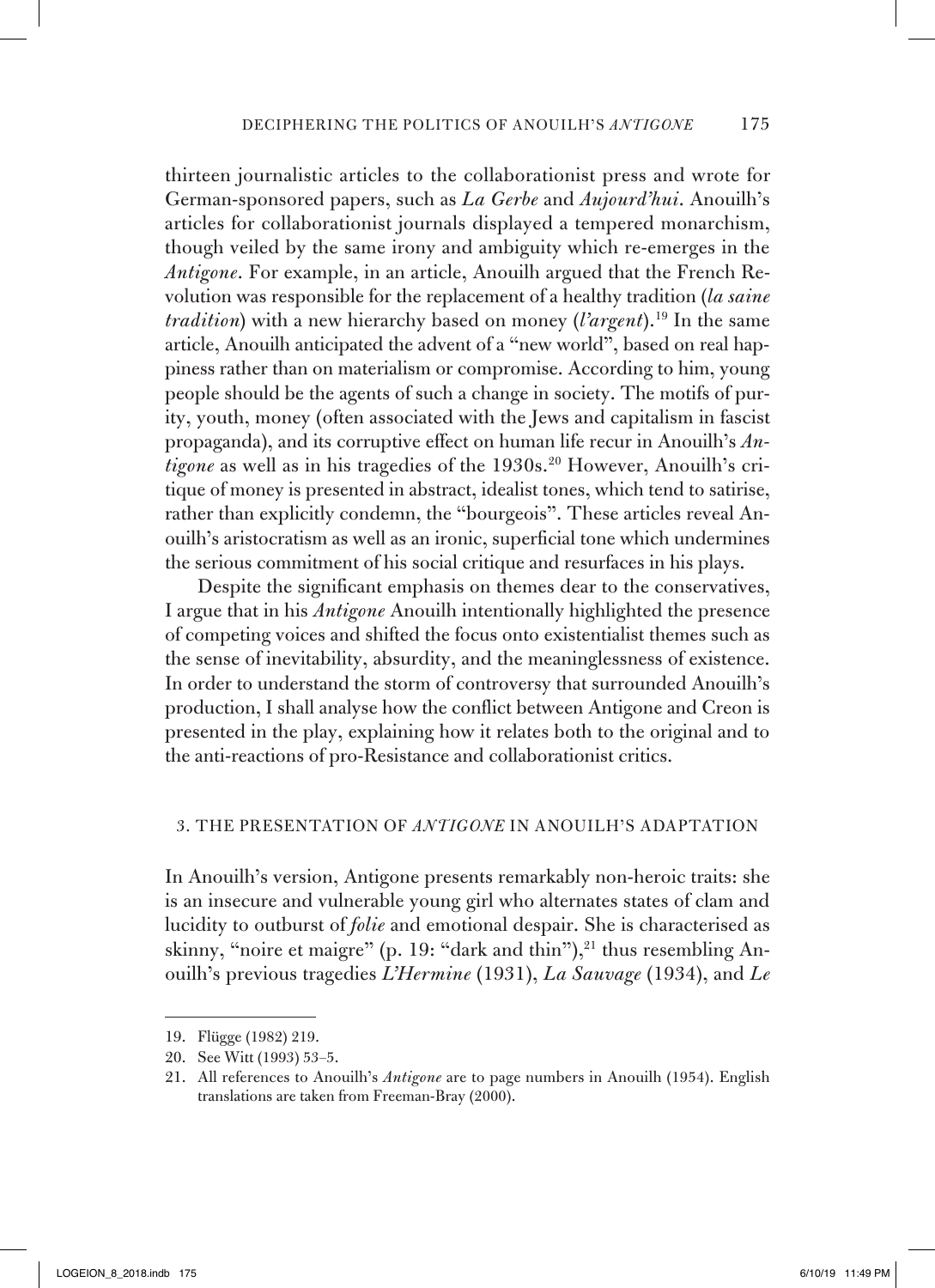*Rendez-vous de Senlis* (1937), in which an idealist, young protagonist fails to achieve happiness in a world dominated by money.<sup>22</sup>

When she first appears, introduced by a prologue-character,<sup>23</sup> Anouilh's Antigone is thinking about her inevitable death and "role" in the story (p. 39):

Elle [Antigone] pense qu'elle va être Antigone tout-à-l'heure, qu'elle va surgir soudain de la maigre jeune fille noiraude et renfermée que personne ne prenait au sérieux dans la famille et se dresser seule en face du monde, seule en face de Créon, son oncle, qui est le roi. Elle pense qu'elle va mourir, qu'elle est jeune et qu'elle aussi, elle aurait bien aimé vivre. Mais il n'y a rien à faire. Elle s'appelle Antigone et il va falloir qu'elle joue son rôle jusqu'au bout.

(p. 3) She's thinking that soon she's going to be Antigone. That she'll suddenly stop being the thin dark girl whose family didn't take her seriously, and rise up alone against everyone. Against Creon, her uncle … the king. She's thinking that she's going to die … though she's still young, and like everyone else would have preferred to live. But there's nothing to be done. Her name is Antigone, and she's going to have to play her part right through the end.

Anouilh's Antigone is forced to fulfil a certain role to the bitter end and is aware of this necessity from the beginning. Throughout the tragedy, she is obsessed with her own individualism and death. Such an obsession could also represent a pathological condition: she is a young hysteric adolescent, who follows impatiently her instincts without listening to any reason and is determined to die.

Sophocles' Antigone, too, is "no reasoner, and the other side of the case simply does not exist for her".24 Like Anouilh's heroine, she shows an obsessive concern for her own death and the dead.25 Paradoxically, she

<sup>22.</sup> Guérin (2010) 103 argues that Anouilh's *Antigone* "s'inscrit dans un cycle de pièces noires avant de se situer dans une conjoncture historique, les années noires".

<sup>23.</sup> The Prologue is an external observer of the story who illustrates the specific role of each member of the cast. A similar device is employed by Jean Cocteau in *La Machine infernale* (1934) in which a voice explains the nature of tragedy. The procedure of self-conscious theatre and role-playing is also reminiscent of Luigi Pirandello's *Sei Personaggi in Cerca d'Autore* (1921) and was first employed by Anouilh in *Le Voyageur sans baggage* (1937).

<sup>24.</sup> Winnington-Ingram (2009) [1980] 315.

<sup>25.</sup> As Knox remarks, this intransigence and obsession with one objective, despite the tragic consequences, is a characteristic trait of the Sophoclean hero. See especially Knox (1983) [1964] 62–73; 91.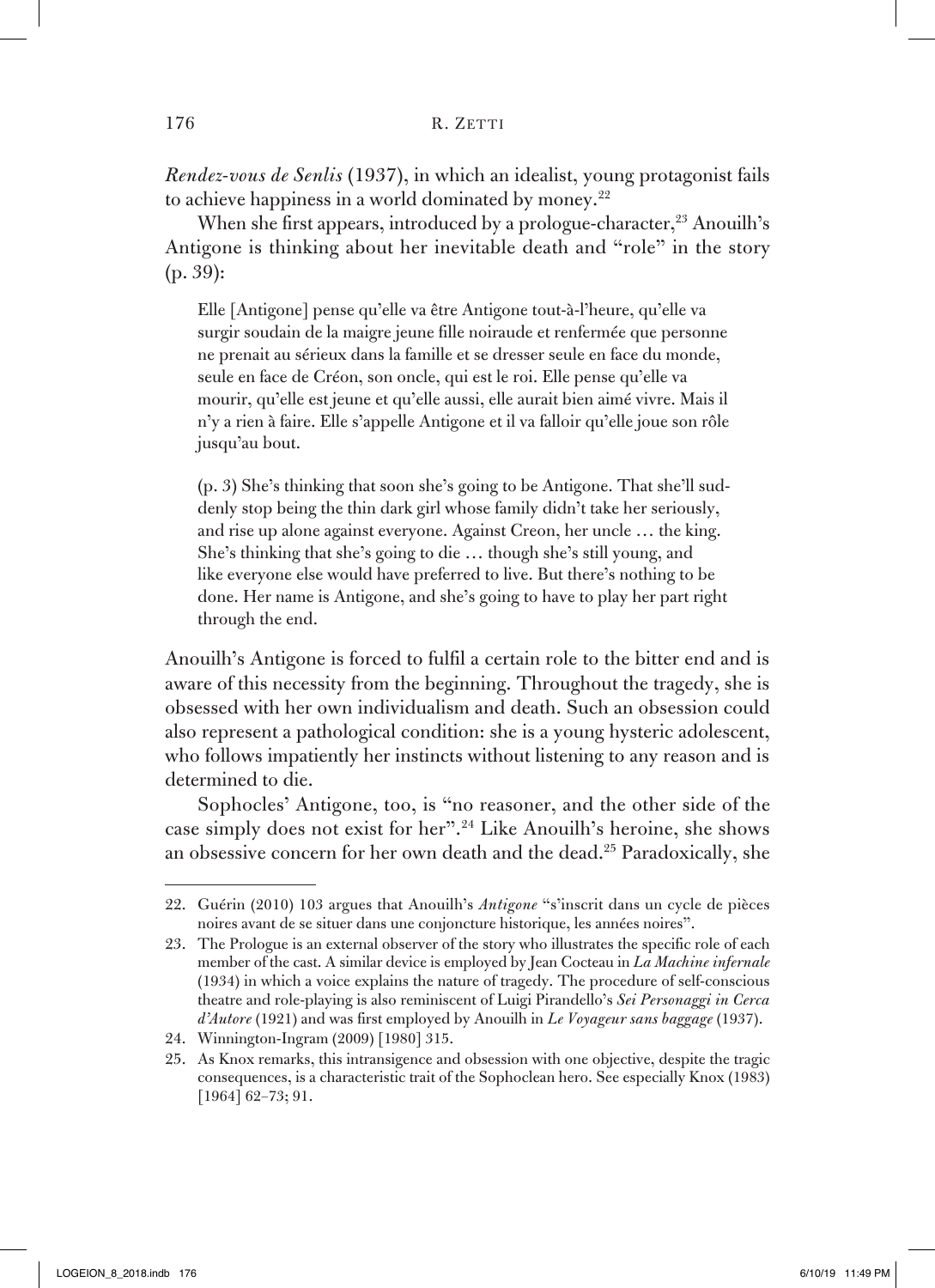considers death as a *kerdos*, a "profit" (*εἰ δὲ τοῦ χρόνου* / *πρόσθεν θανοῦμαι, κέρδος αὔτ᾿ ἐγὼ λέγω*, Soph. *Ant*. 461–62) and she does not regret her dire action since she knew that she had to die (*θανουμένη γὰρ ἐξῄδη, τί δ᾿ οὔ*; Soph. *Ant*. 460). Elsewhere in the play, Antigone refers to her death and often provokes Creon to kill her (Soph. *Ant*. 497–500). She tells Ismene that she must serve the dead before the living (Soph. *Ant*. 74–5; 559–60), since in death she shall lie forever (*ἐκεῖ γὰρ αἰεὶ κείσομαι.* Soph. *Ant*. 76), and she alternates vocabulary related to death and life (*θανουμένη* 460; *θανοῦμαι* 462; *ζῇ* 464; *θανόντ᾿ ἄθαπτον* 467; *οὐ ζῶσιν, οὐ θανοῦσιν* 852).

Anouilh's Antigone is also concerned with her personal glory and death, although she is not as brave as her predecessor: she admits that she would have liked to live (p. 47) and that she is not very brave (p. 72: "je n'aurais pas du courage éternellement"). She is "only" twenty, as we learn later from Creon (p. 70). The presence of the overprotective Nurse (one of the new characters introduced by Anouilh), together with several other references to Antigone's childhood, pinpoint the heroine's desire never to grow up, and her regression to a world of purity and innocence. The insistence on Antigone's youth, her desire to remain a child and "pure", as well as her youthful passion and vocation for death, were praised by some critics who interpreted the play as an apology of fascist ideology.<sup>26</sup> However, Antigone's childish and innocent attitude also causes the instability of her commitment and allows Anouilh to emphasise the contradictions and irrationality of his heroine, whose rebellion is presented as meaningless and irrational.

Unlike Anouilh's de-heroicised and unstable Antigone, Sophocles' heroine shows no hesitation and is determined to express "her own" independently, without boundaries and limits (*ἀλλ᾿ οὐδὲν αὐτῷ τῶν ἐμῶν*  <*μ᾿*> *εἴργειν μέτα*, Soph. *Ant.* 48), even if this entails resisting a male authority and betraying her household obligations. Antigone is said to descend *autonomos*, "a law unto herself", to Hades (Soph. *Ant.* 821), and the Chorus suggest that she acted out of a personal and free decision dictated by her temper, her "self-willed disposition" (*αὐτόγνωτος* … *ὀργά*, Soph. *Ant.* 875) and "boldness" (Soph. *Ant*. 853; 862–65). Antigone's transgressive and unconventional behaviour does nonetheless encourage admiration: her destiny is compared to mythical brides and mothers whose heroic actions are mentioned by the Chorus (Soph. *Ant*. 944–87). Sophocles'

<sup>26.</sup> See Witt (1993) and Fleming (2006).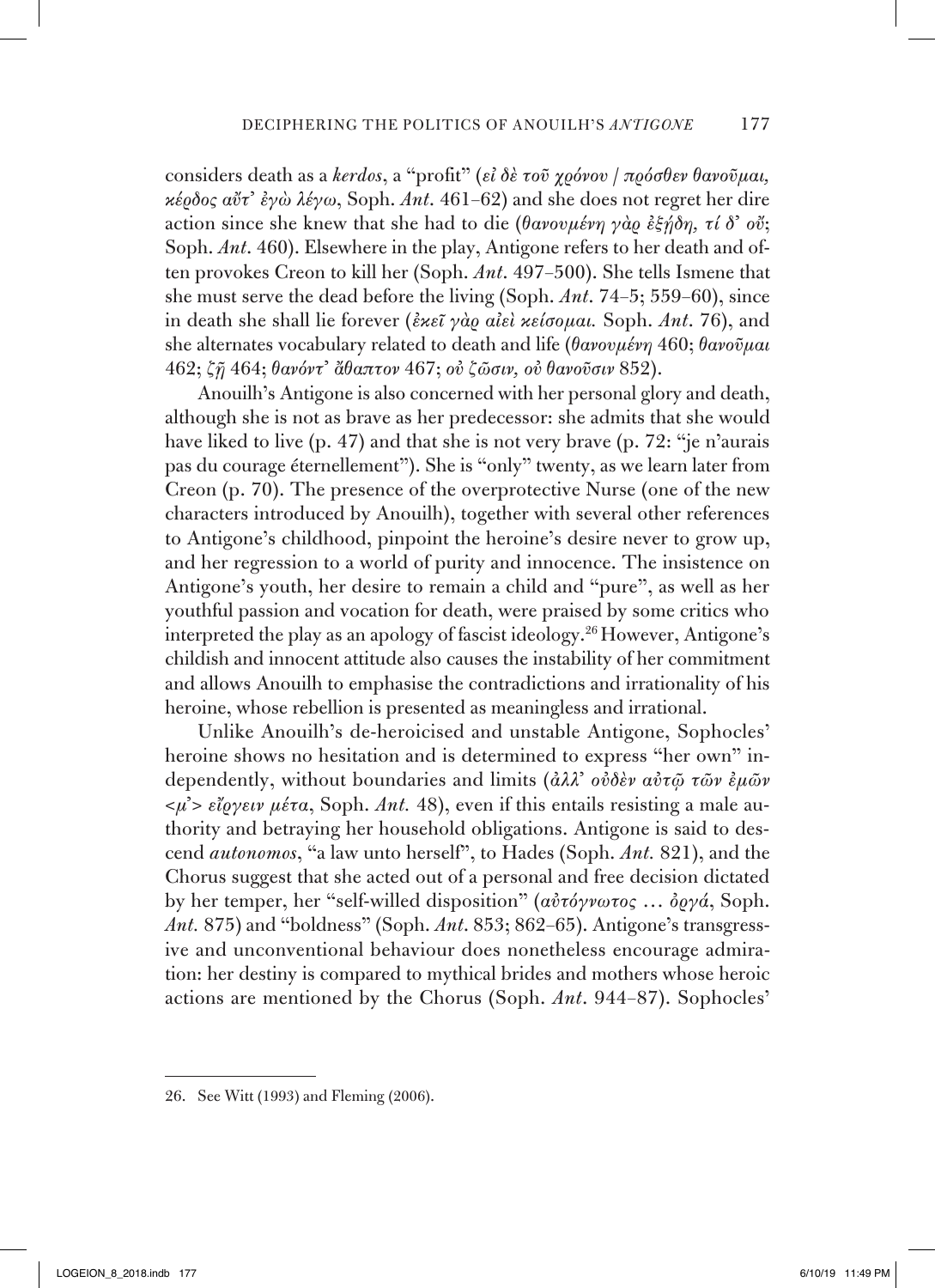Antigone refuses to yield and defends her principles to the point of self-sacrifice and self-destruction for a higher cause.<sup>27</sup>

By contrast with Sophocles' intransigent heroine, Anouilh's Antigone is an insecure girl who does not only regress to a "child"-like condition, characterised by vulnerability, absurdity, and freedom. Anouilh has gone a step further in characterising her as less than an adult: she resembles a child or an animal. Anouilh's *petite* Antigone describes herself in pejorative terms in the third person, as a dirty and untameable animal (pp. 47–8). Whereas in the original the Chorus wonder whether the burial could be the sign of a god (Soph. *Ant*. 278–79), in Anouilh's version Creon suspects that the burial could be the action of a *bête grattant*, a small animal scratching in the dirt, or *un enfant*, since a child's spade is found near the burial place (p. 60). Also the Guard compares the heroine performing the burial to a small animal or hyena. The overprotective Nurse addresses Antigone with appellatives that recall the animal sphere: *mon pigeon*, *ma petite colombe*, and *ma tourterelle* (pp. 51–2).<sup>28</sup>

Anouilh's Antigone also embodies a cultural type of aristocratic Princess who repulses, also physically, ordinary people such as the Guards. When the Guards approach her, Antigone claims (p. 64): "Je veux bien mourir, mais pas qu'ils me touchent!" (p. 27: "I don't care about dying — but I won't have them touch me!") and asks them to take off "their filthy hands off" ("leur sales mains"). According to some critics, Antigone's attitude, her fear of being touched by the mob and hear their shouting would reveal Anouilh's "own *aristocratisme*".29 Elsewhere in the play it is emphasised that Antigone is a "king's daughter", for example by the Nurse (p. 43; 46) and by Antigone herself (p. 64: "je suis la fille d'Œdipe"; p. 27: "I'm Oedipus' daughter"; p. 76: "Moi je suis reine"; p. 39: "I'm a queen"). However, it is difficult to reconcile these sparse references (which indeed recall the original) with "notions of the superiority of her [Antigone's] royal race", 30 not least because Anouilh's Antigone does not expect that, because of her priv-

<sup>27.</sup> Knox (1983) [1964] 67 argues that Sophocles' Antigone is "the most intransigent of the Sophoclean heroes".

<sup>28.</sup> On Antigone's relation with nature and animals, see Calin (1967) 77; 80.

<sup>29.</sup> Monférier (1968) cited by Freeman (2000) 63, especially in reference to Ismene's repulsion of the mob. Also Antigone, before being led to the cave, claims (p. 89): "Je ne veux plus voir leur visages, je ne veux plus entendre leurs cris!"; (p. 52): "I don't want to see their faces any more, or hear their shouting."

<sup>30.</sup> Witt (1993) 65. Winnington-Ingram (2009) [1980] 310–11; 315 discusses the pride of ancestry and sense of honour of certain Sophoclean heroes, including Antigone.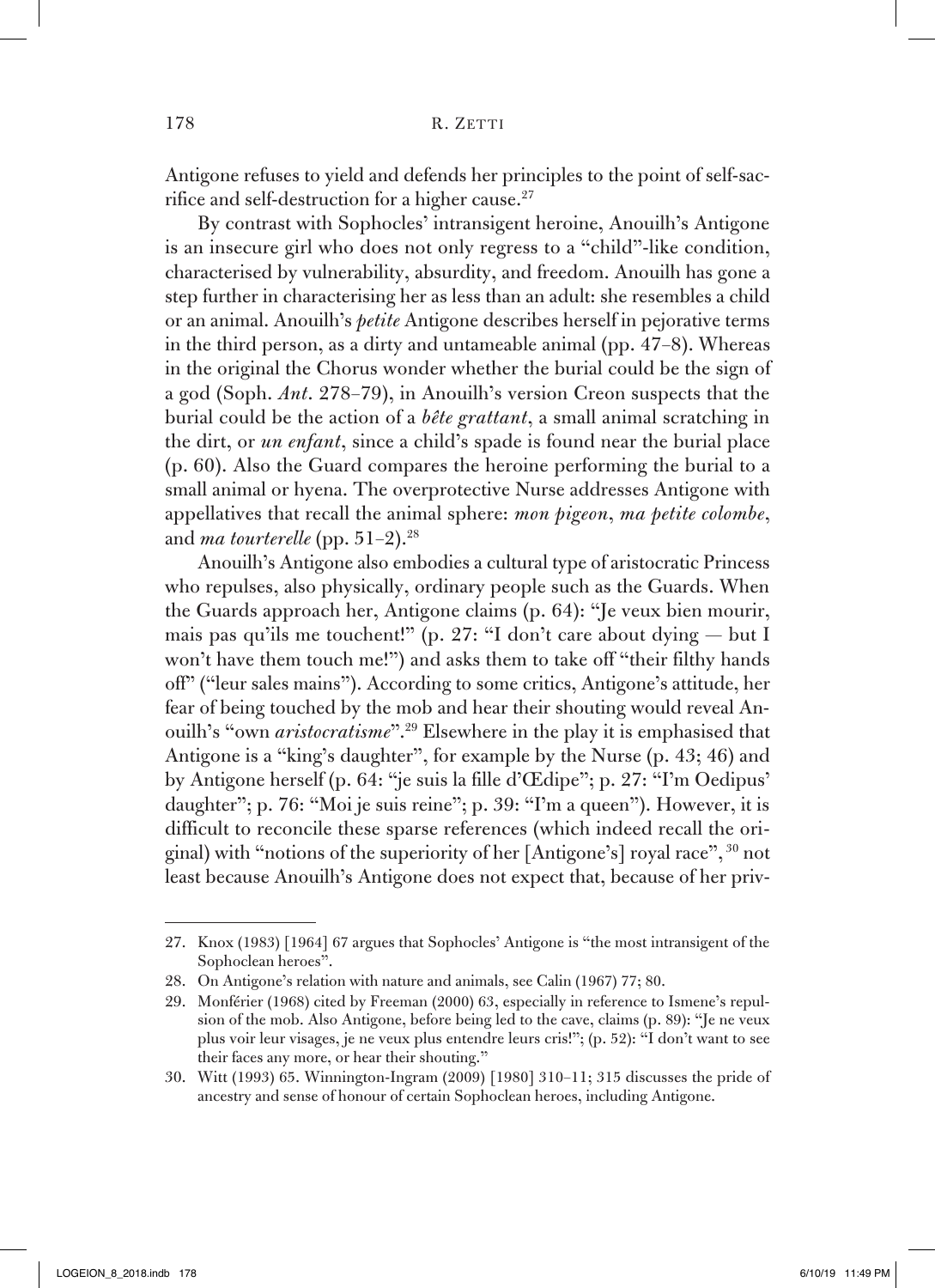ileged status, Creon will save her. Rather, she claims that she would have done the same even if she was "a servant girl" (p. 32).

In the original, Antigone is a heroic Theban princess who shows a certain awareness of her royal blood, for example in the dialogue with Ismene (Soph. *Ant*. 38). Her troubled family history is recalled on several occasions,31 and the Chorus remark that she is the proud daughter of Oedipus (Soph. *Ant*. 471–72). The contempt, stubbornness, and "self-defiant confidence" of Sophocles' Antigone are comparable to that of Anouilh's heroine.<sup>32</sup> Both "deny nothing" and confirm openly that they performed the burial (Soph. *Ant*. 435; p. 30). In both tragedies, Creon is ultimately unable to "tame" Antigone's rebellious spirit.

#### 4. The presentation of Creon

As Anouilh's Antigone is not the classic heroine and presents more human traits, so Creon is not the typical brute statesman or tyrant. He is presented as a sympathetic character, a sensitive older man as well as a clever, subtle politician, and a book-lover. He describes himself as a *prince sans histoire*, who wonders whether leading men is a vain office (p. 70). Although he is devoted to his office, Anouilh's Creon sees kingship not as an honour but as a trade, a job to do, *un office sordide*, *la cuisine* (p. 80). Creon's presentation throughout Anouilh's tragedy suggests that he is a disillusioned and idle man, a cynical and conformist ruler, rather than a despotic tyrant.

To his niece, he cynically reveals that he did not differentiate which of the brothers' bodies had to be buried. Since their corpses were unrecognisable, he just ordered a national funeral for one, the least damaged, and left the other to putrefy outside. He admits that the awful decree was simply an inevitable compromise of his *métier* of *cuisinier*, governor (p. 74): "C'est ignoble … mais il faut que tout Thèbes sente cela pendant quelque temps" (p. 38: "it's necessary that Thebes should smell the body for a while"). Therefore, he is disgusted by the whole affair as much as Antigone is, and reveals the cynicism of the governing process.

The positive and cynical representation of Creon is reinforced by the fact that Anouilh's Creon suggests to cover up the burial in order to appease

<sup>31.</sup> For example in the prologue (Soph. *Ant.* 1–10; 49–50) and in the final *kommos* (Soph. *Ant.* 892–94).

<sup>32.</sup> Knox (1983) [1964] 64.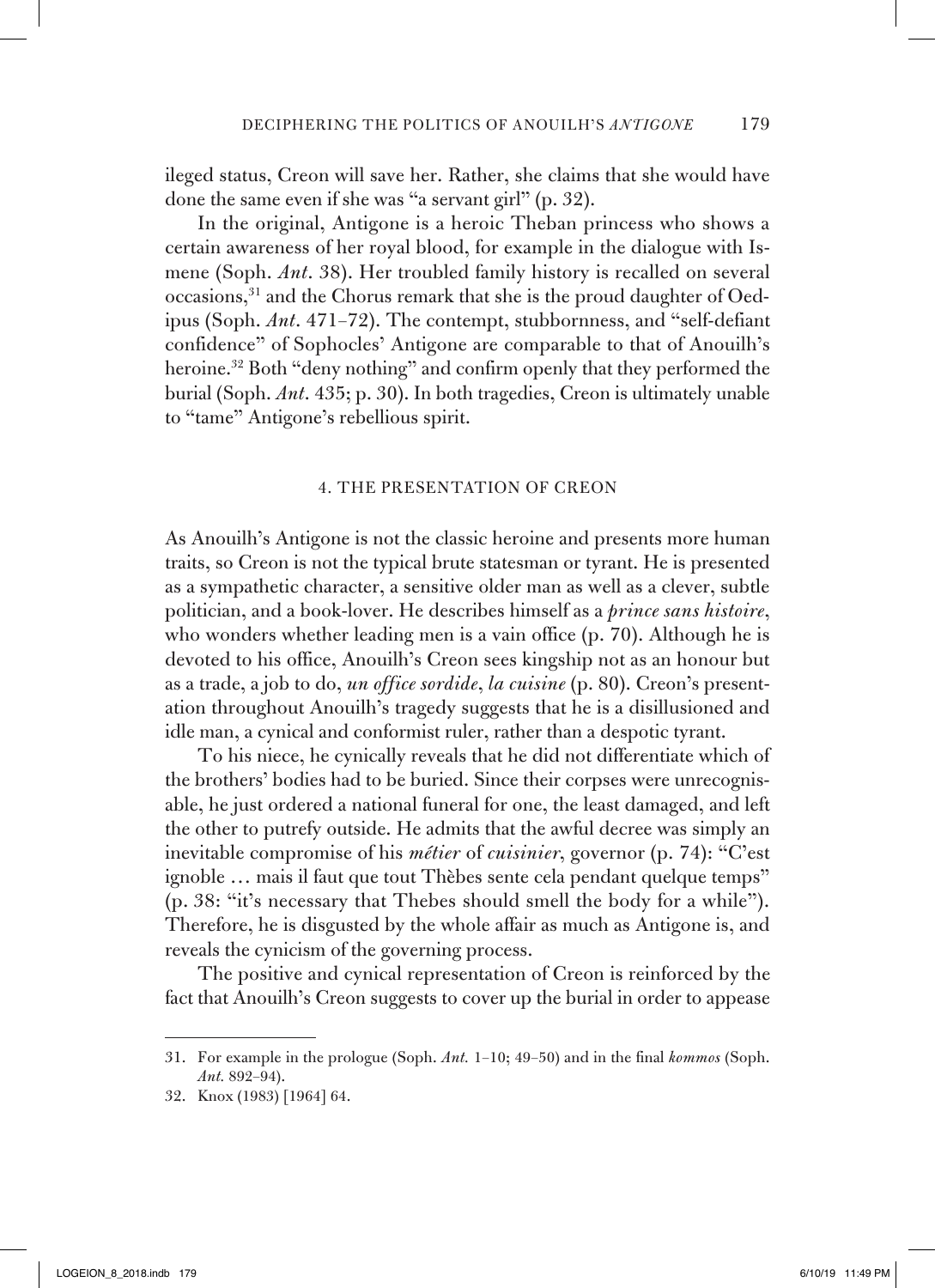the mob and avoid the impression that people are rebelling against his regime. By contrast, in the original, Creon's inclination is to punish Antigone (Soph. *Ant.* 480–81; 524) and there is a window of opportunity only at the end, after Tiresias' prophetic speech. However, Anouilh's Creon is unable to save the heroine. Although he is the king, he cannot oppose the law that he himself has established (p. 87): "Je suis le maître avant la loi. Plus après." (p. 50: "[I am the master] under the law. Not against it."). This principle reveals that Creon is a pragmatic ruler who wants to appease the mob above all — even at the cost of sacrificing his niece. At the end, he realises that there is nothing he can do but keep playing his role and administrating the city's affairs. He thus exits and supervises a council meeting called for five o' clock.

In the original, too, Creon is not presented as an autocratic despot; rather, he voices sound and acceptable political principles in his opening speech (Soph. *Ant.* 162–210), pointing to patriotic and civic duty, the well-being of the *polis*, and the necessity to punish traitors.<sup>33</sup> Sophocles shows that Creon has a legitimate ground (someone transgressed his law and therefore has to be punished), although he also emphasises the guilt of Creon, whose policy neglected the importance of the divine law and family relations. Both aspects — Creon as tyrant and Creon as reasonable and sensible ruler — are present in the original. Anouilh emphasises the more humane and positive side, as well as the king's cynical and disillusioned attitude.

Anouilh's unconventional representation of Antigone and his more sympathetic treatment of the king prompted a variety of opposite interpretations in later contexts. Because Anouilh highlighted the ambiguity and open-texture of the original, different audiences could interpret the play in different ways, either siding with Creon or Antigone. However, in Anouilh's version, competing voices and points of view are equally supported as much as undermined. Rather than the contraposition between the individual and the law of the state, Anouilh's *Antigone* portrays the opposition between two different ideals of life and happiness.

<sup>33.</sup> Most scholars agree that Creon's speech sounded "most acceptable to a fifth-century Athenian audience"; Winnington-Ingram (2009) [1980] 123. See also Knox (1983) [1964] 70; Sourvinou-Inwood (1989) 135; Griffith (1999) 155–56. For criticism, see Harris (2006) 77.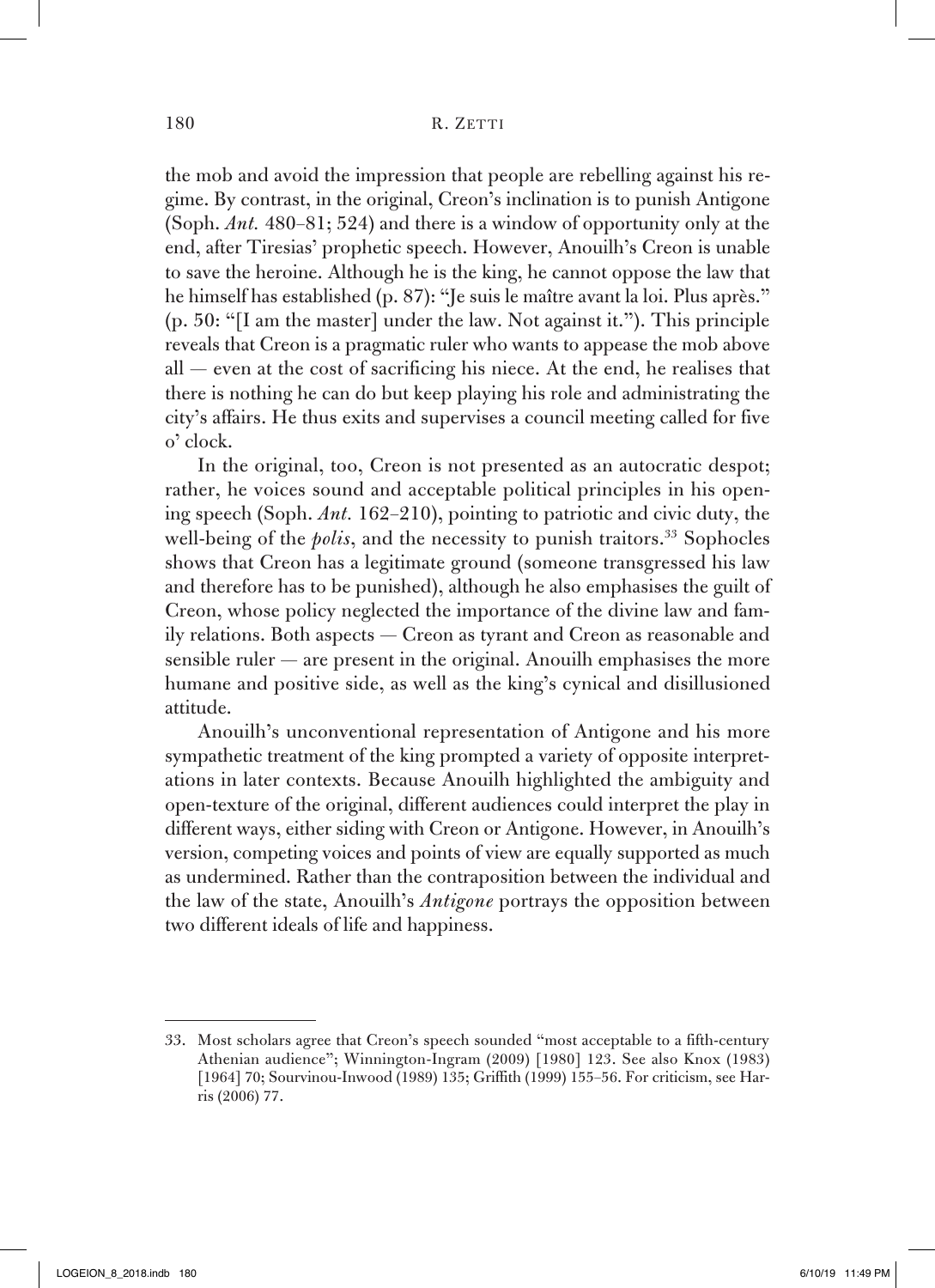### 5. The conflict between Antigone and Creon: Pourquoi?

Sophocles' Antigone offers a number of motivations for her act, even before performing it. Her commitment is dictated by a religious and familial obligation, by love, honour, piety, and devotion to Polynices and to the dead. Anouilh's Antigone is not equally reasonable and claims that (p. 47) "il y a des fois où il ne faut pas trop réfléchir" (p. 11: "sometimes it's best not to think too much"). She does not want to understand (*comprendre*) and accept the obligations and responsibilities of adulthood. The verb *comprendre* is repeated ten times in the exchange between Antigone and her sister (p. 48):

antigone. Je ne veux pas avoir raison. ismène. Essaie de comprendre, au moins! antigone. Comprendre … Vous n'avez que ce mot-là dans la bouche, tous, depuis que je suis tout petite. … Comprendre … Toujours comprendre. Moi je ne veux pas comprendre. Je comprendrai quand je serai vieille.  $(p. 12)$  ANTIGONE. I don't want to be right!

ismene. At least try to understand!

antigone. Understand! You've always been on at me about that, all of you, ever since I was little … Understand, understand, always understand! I don't want to understand. I can do that when I'm old.

The same word is repeated in the *agon* between Antigone and her uncle, as the heroine says (p. 77): "Je ne veux pas comprendre. C'est bon pour vous. Moi je suis là pour autre chose que pour comprendre. Je suis là pour vous dire non et pour mourir." (p. 40: "I don't want to [understand]. It's all very well for you, but I'm not here to understand. I'm here to say no to you, and to die."). She acts only because "she has to" (p. 68: "je le devais"; p. 31: "I had to") and invites Creon to follow the same necessity (p. 72): "Faites comme moi. Faites ce que vous avez à faire." (p. 36: "Be like me — do what you have to do."). Anouilh's Antigone reduces the tragic conflict to a matter of inevitable "distribution" (p. 47):

À chacun son rôle. Lui [Créon] il doit nous faire mourir, et nous, nous devons aller enterrer notre frère. C'est comme cela que ç'a été distribué.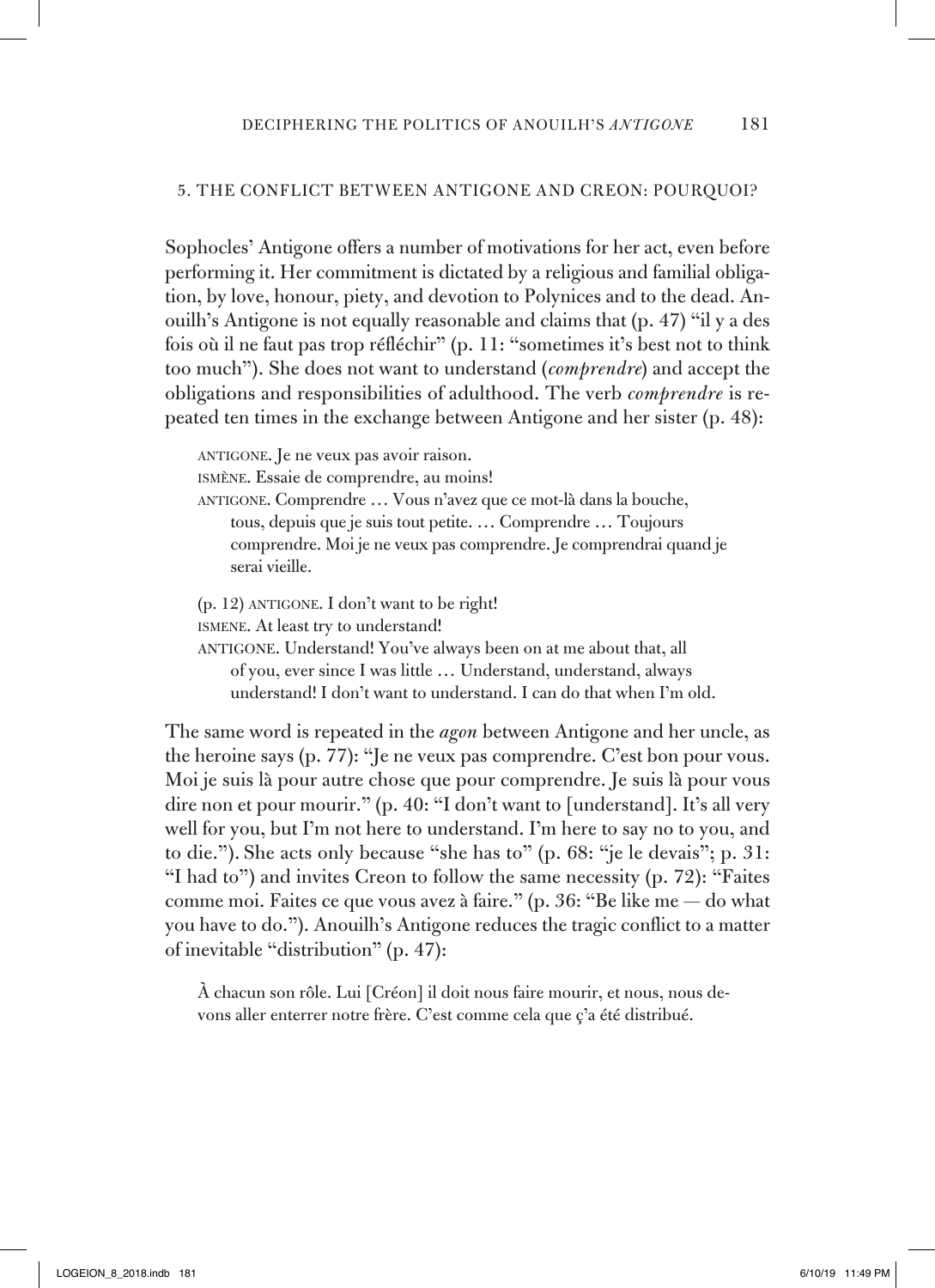(p. 11) Everyone has his part to play. Creon has to have us put to death, and we have to go and bury our brother. That's how the cast-list was drawn up.

Therefore, Anouilh's Antigone does not provide a justification for her action, which is simply determined by her impulsive and irrational character and the refusal to conform to the rules (*nomima*) of society and life. Throughout the tragedy, words such as *comprendre*, *réfléchir*, *avoir raison*, and *pondérée* are opposed to Antigone's *folie, fou*/*folle*. <sup>34</sup> Ismene says twice (p. 47; p. 50): "tu es folle" (p. 11; 14: "you're out of your mind"). Later in the play Creon wonders (p. 60): "qui a été assez fou pour braver ma loi?" (p. 23: "Who was mad enough to flout my orders?"), which translates the words of the Greek Chorus (Soph. *Ant*. 220), and speaks of Antigone's *folie* (p. 87: "Elle [Antigone] a préféré sa folie et la mort."; p. 50: "She preferred her own folly, and death."). The word occurs elsewhere throughout the play, in reference to Antigone (p. 83: "Tu es folle"; p. 46: "You're crazy"), Haemon (p. 89: "Il est sorti comme un fou", p. 52: "He's like a madman"), and the young page (p. 97: "Tu es fou, petit"; p. 60: "You're mad, boy!").

Throughout the Sophoclean original, the necessity of showing good sense (*euboulia*, *nous*) and thinking (*phronein*, *manthanein*) is also constantly emphasised in opposition to folly or madness (*abulia*, *mania* etc.).<sup>35</sup> The protagonists accuse one another of foolishness: Ismene believes that Antigone is behaving "crazily" (*tamechana*, 92; *anous*, 99) and encourages her to "think" (*phronein*, 49) and "reflect" (*ennoein*, 61). Antigone's action is presented as irrational, a folly (*dysboulia*, 95) and madness (*aphrosynê*, 383). *Aboulia* or madness is considered the greatest evil in opposition to wisdom (*sophia*). Sophocles' Antigone disobeys and refuses to yield to the commands of the others: she is "the only one in the city who disobeyed" (Soph. *Ant*. 656; and the word recurs at lines 219 and 381, always in reference to Antigone).

Anouilh expands the motif of Antigone's *folie* and disobedience in his version and shows that, beyond this particular act (the forbidden burial of her brother), Antigone has always been rebellious and disobedient. Her decision to bury her brother is not moved by admissible reasons but rather by

<sup>34.</sup> See Deppman (2012) 529.

<sup>35.</sup> See Cairns (2016) 81, endnote 76: "madness or irrationality is predicated variously of Antigone, Creon, Haemon, and Eurydice". On *phronein* in *Antigone* see Kirkwood (1958) 233–39.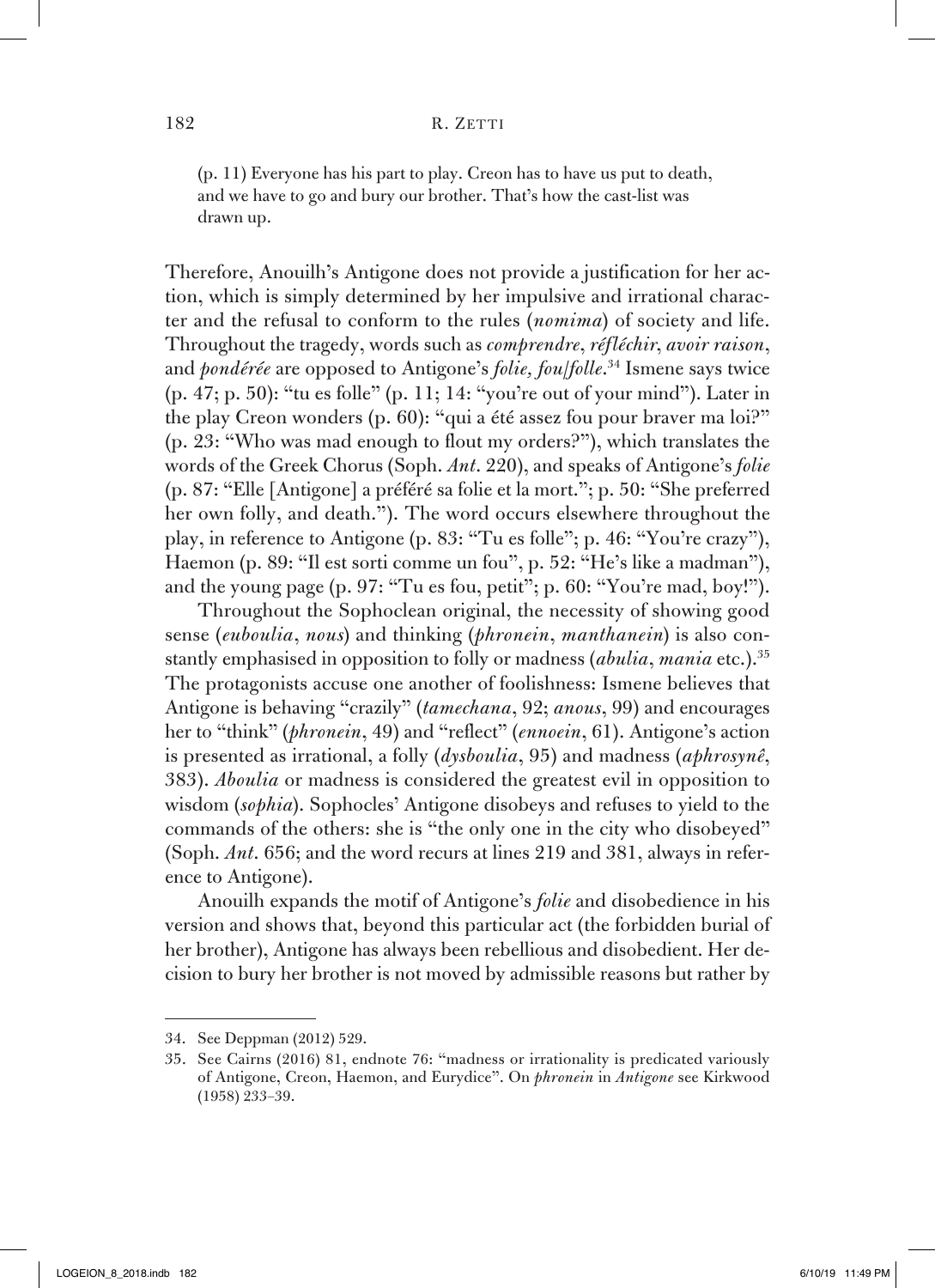a prime, inner, and fully unreasonable instinct, which undermines her status as adult. Anouilh questions the motivation of Antigone's act and emphasises the irrationality of this young, rebellious woman, who acts irresponsibly. The changes to the original are thus directed towards a "desacralisation" of the ancient myth. We do not see on the stage a classical heroine: she is neither the epitome of fascist purity and nobility nor the champion of steadfast, political resistance, but rather a young, rebellious woman who lacks the grandeur of tragedy.

The final argument presented by Antigone, that her unburied brother will wander forever without finding a resting place (p. 68), is soon rejected by herself. Whereas in the Greek original Antigone calls upon the higher unwritten laws of the gods (Soph. *Ant*. 450–53) and her duty to her dead family members, in Anouilh the motif of burial (*cette pantomime*) is no more than a pretext to stage Antigone's tragedy. That Antigone's action could be motivated by brotherly love also appears fully inconsistent in Anouilh's version. Creon cynically reveals that they were both greedy and immoral thieves (pp. 78–9): Polynices lost a considerable sum of money in gambling and, as his father refused to repay it, he punched him in the face. Polynices had no regard for Antigone and they had not seen each other since childhood. In Sophocles' play the mutual fratricide has been responsible for the *miasma* which polluted the city. Polynices in particular has been arrogant and wicked, and died "ravaging his land" (*πορθῶν δὲ τήνδε γῆν,* Soph. *Ant*. 518: ).36 Yet the details about the attempted assassination of Oedipus, Polynices' gambling, and the brothers' irresponsible behaviour are added by Anouilh to increase the cynicism and irony of his version and to emphasise the meaninglessness of Antigone's attachment to her brother.

Deprived of any rational motivation, Antigone finally reveals that the real justification behind her actions can be found only in herself (p. 72): "Pour moi"; (p. 35: "Myself "). Anouilh reverses the motivations of Antigone's act: no longer religious faith or brotherly love, but the refusal of life and the satisfaction of opposing to the law. Whereas Creon suggests that she should enjoy a conventional, reassuring, and mediocre future, Antigone refuses a conventional life made of compromises, without realising that this action is, in fact, inevitable and imposed upon her. She does not want to become one of the many *candidats au bonheur* or *cuisiniers* (pp. 47–8: "craven candidates for happiness" or "cooks"). For Creon, *bonheur* means

<sup>36.</sup> In some versions of the myth, Polynices is responsible for the war. See Creon's comments on Polynices in Sophocles' version (Soph. *Ant.* 198–202; 280–89; 514–20).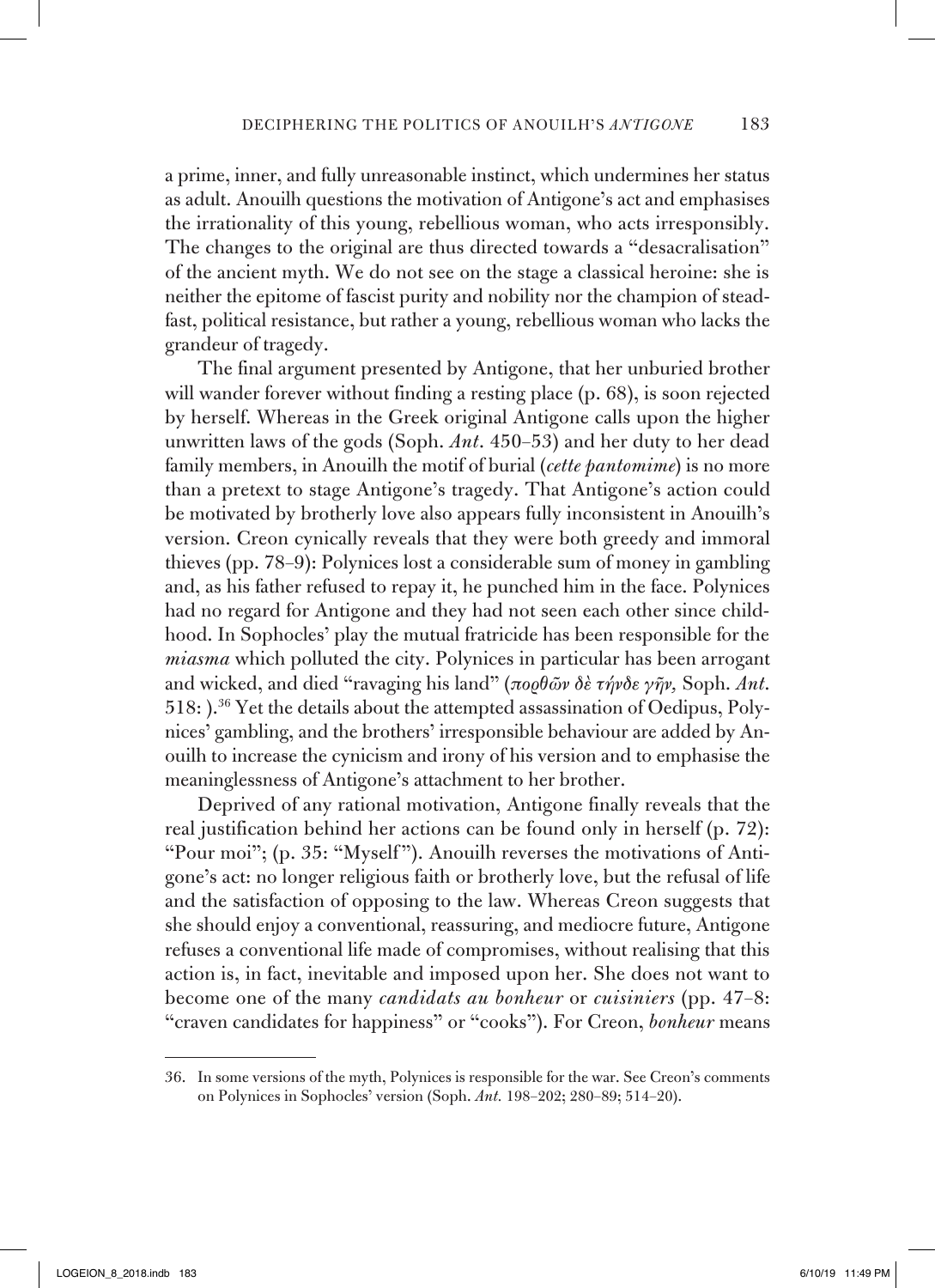maturity, rationality, and acceptance. To Antigone, it means *la vita comoda* and accepting compromises.

The concept of happiness is the object of a sustained reflection in the Greek text. In the second *stasimon*, the Chorus speak of *eudaimonia* in reference and contraposition to the sorrows of the house of the Labdacids (Soph. *Ant*. 583–84). Happiness is linked to the gods and to *eu phronein*: happy, *eudaimones*, are those whose time and house have not been shaken by the gods. As in Anouilh's play, so in Sophocles' tragedy happiness is something unattainable for the heroine. In Sophocles, Antigone is the "unhappy daughter of Oedipus", incapable of achieving happiness because of the guilt inherited from her family, which is prompted by the gods' uncontrollable plan and by the arbitrary *tukhe*. Like Sophocles' heroine, Anouilh's Antigone cannot achieve happiness, *bonheur* (*eudaimonia*). She wants everything straight away, not a small portion nor a mediocre compromise (p. 84): "Vous me dégoûtez tous avec votre bonheur! Avec votre vie qu'il faut aimer coûte que coûte." (p. 47: "You disgust me, all of you, you and your happiness! And your life, that has to be loved at any price.").<sup>37</sup>

According to some critics, the heroine's desire to preserve a pure, ideal, ephemeral, and innocent status, her idealistic, youthful, and rebellious fantasies, as well as her vocation for death and danger, reflect, though indirectly, a "fascist aesthetic" and rhetoric. What Anouilh's Antigone refuses is, specifically, a "bourgeois" life and happiness, synonymous with mediocrity and compromise against grandeur and purity — promoted by fascist ideology. Because bourgeois values were associated by fascist intellectuals with "democracy", Antigone's refusal of a mediocre type of *bonheur* is interpreted by Fleming as complicit in fascism.<sup>38</sup> Witt suggests, too, that Antigone's rebellious words "vous me dégoûtez tous avec votre bonheur" echo Mussolini's slogan "noi siamo contro la vita comoda".<sup>39</sup>

It is undeniable that Anouilh's *Antigone*, as his articles of the 1940s, tackle themes suitable to fascism — such as the refusal to conform to the oppressive and mediocre constraints of (bourgeois) society and the aspiration for purity and danger. However, these allusions remain a "less directly

<sup>37.</sup> The same phrase is pronounced by Thérèse, protagonist of Anouilh's *La Sauvage*.

<sup>38.</sup> Fleming (2006) 179. In an article "Introduction à la littérature fasciste", Turlais (1943) 32 speaks of the "immonde bassesse de la société capitaliste et bourgeoise". The same refusal of bourgeois values had been consistently portrayed in Anouilh's previous works such as *L'Hermine* (1931) and *La Sauvage* (1934); see Witt (1993) 56; Guérin (2010) 95.

<sup>39.</sup> Witt (1993) 54.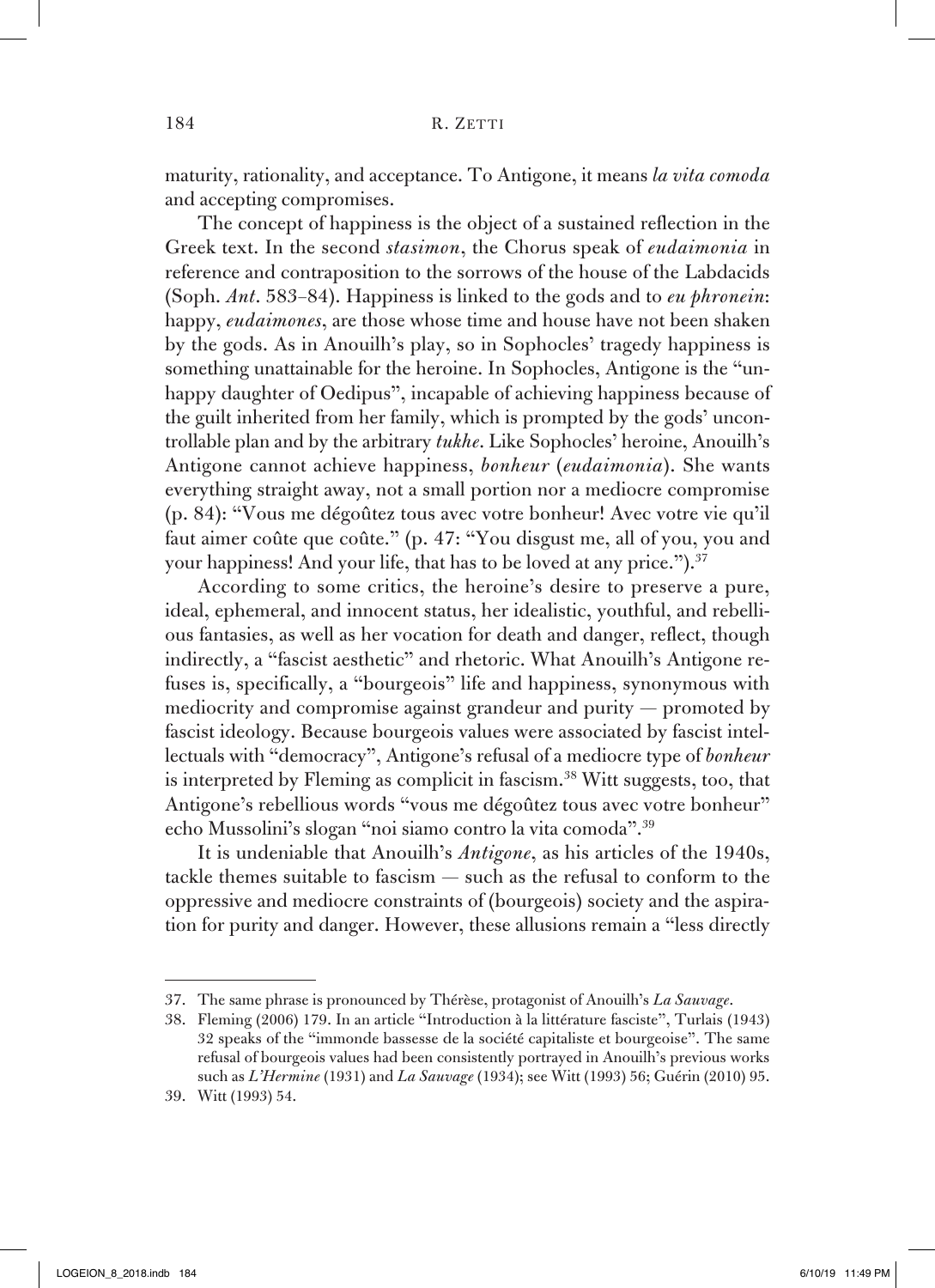political form of fascism".40 More important, I think, is to stress the meaninglessness of the heroine's arbitrary rebellion and the absurd inevitability of the tragic process. In the exchange with Creon, Anouilh's heroine is sure that she does not want to accept a bourgeois conventional future and grow old. However, soon after, Antigone realises that she no longer knows what she is dying for (p. 94: "Je ne sais plus pourquoi je meurs.").

In portraying Antigone's vacillations and uncertainties, Anouilh voices the ambiguities of the heroine's motivation as represented in Sophocles. The Greek heroine, too, shows a sign of self-doubt: she wonders whether she has been abandoned by the gods (Soph. *Ant*. 925–26). She is extremely isolated in her suffering: not even the Chorus support her; yet she goes to her death convinced that she has accomplished the right action. In the famous lines 905–12, she asserts that she would have not accomplished the same sacrifice for a husband or a child; she is aware that only a brother is irreplaceable and thus she has to persevere in her action. Such a controversial assertion of *philia* is absent in Anouilh's version, in which it could have been interpreted by pro-Resistance critics as a further admission of the partiality of Antigone's rebellion. In the modern version Antigone acts only for herself (*pour moi*): her brother's burial has only been a pretext to enact her own egoistic self-assertion. Rather than fighting for human rights and freedom, this Antigone rebels against the absurd compromises of human existence and is unable to leave behind the security and innocence of childhood.

Therefore, Anouilh's heroine is a self-interested, rebellious woman unable to represent the voice of the community. Antigone's choices in Anouilh are irrational, instinctive, unmotivated, and her death ultimately meaningless and absurd. In this irrationality and absurdity, I believe, lies the key for understanding Anouilh's portrayal of Antigone. Her repentance corroborates the uselessness of her action as well as the absurdity of her rebellion, thus undermining the fascist-inspiration of her striving towards an ideal purity. Anouilh's Antigone is not the epitome of a pure, uncompromising, and youthful fascist heroine, because she admits that she does not know why she is dying and realises that Creon was right. She is not, either, an exemplary, heroic, Resistance fighter because she acts only for herself and not for the community. Although her arbitrary and irrational act shows the inability of power to coerce resistance into order, it remains symbolic and irremediably fatal. Anouilh cynically emphasises that the heroine is compelled to make these choices and to die tragically because

<sup>40.</sup> Cairns (2016) 135.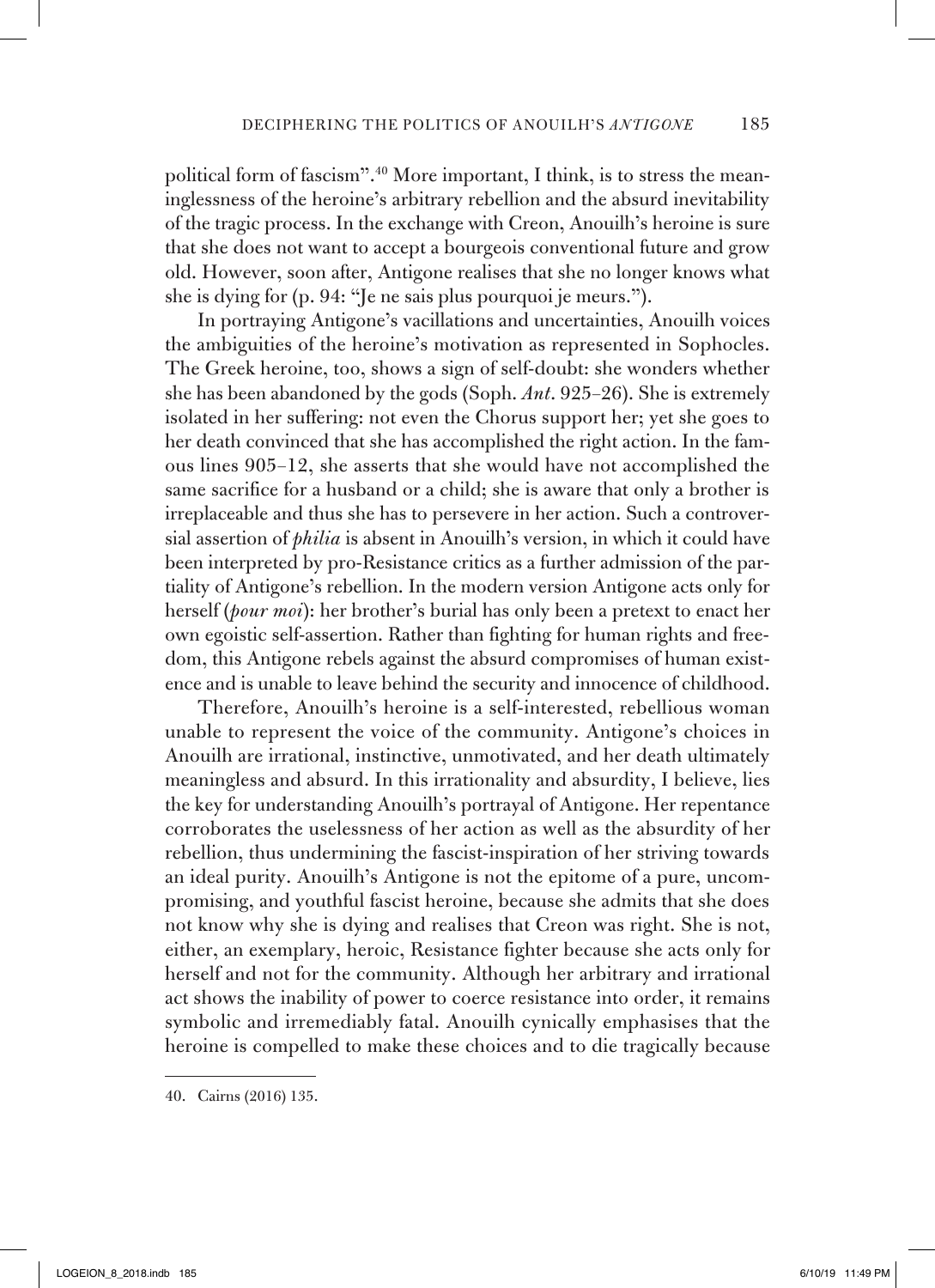of the necessity of the theatrical role imposed upon her. Her destiny is as inevitable as Creon's choice of compromise. Such inevitability shows the author's own cynical and nihilistic view of existence.

#### 6. Inevitability and tragic determinism

In Anouilh's version, the lyrics of the Sophoclean Chorus are absent, but their philosophical stance is partly absorbed into the — more playful — intervention of the Chorus explaining the nature and *déroulement* of tragedy. Anouilh's Chorus compare tragedy to a machine, which naturally and mechanically unfolds according to inevitable, though fictional, directions and roles assigned to each character (p. 62):

Voilà … le ressort est bandé. Cela n'a plus qu'à se dérouler tout seul … C'est tout. Après, on n'a plus qu'à laisser faire. On est tranquille. Cela roule tout seul. C'est minutieux, bien huilé depuis toujours.

(p. 25) So. Now the spring is wound. The tale will unfold all of itself. … That's all it takes. And afterwards, no need to do anything. It does itself. Like clockwork set going since the beginning of time.

Like the Sophoclean Chorus, the modern Chorus acknowledge that man cannot escape his destiny. In the Sophoclean original the Chorus launch into the famous 'Ode to Man' and consider the achievements, potential, and limits of the human race (Soph. *Ant*. 332–75). Anouilh's Chorus also accentuate that not even man, the most resourceful of all creatures, is able to predict nor change his fate, dictated by an incomprehensible determinism. In addition to Sophocles, Anouilh adds a meta-theatrical comment on the differences between *tragédie* and *drame*. Whereas melodrama presents the characters and public with the illusion that happiness will prevail and the "bad" characters (*ces méchants acharnés*) will be punished, tragedy offers no possibility nor hope of salvation. Indeed, paradoxically, the fact that the tragic outcome of the story is inevitable from the beginning makes it reassuring (*réassurant*). There is nothing anyone can do but accept that someone will die and someone will kill. Therefore, in Anouilh's tragedy, there are no "good" and "bad" characters, "everyone is innocent" (p. 62: "on est innocent en somme"). This assertion provides the key for understanding Anouilh's play, which emphasises the absurdity of the whole tragic process. Regardless of Creon's good intentions and his willingness to save Antigone,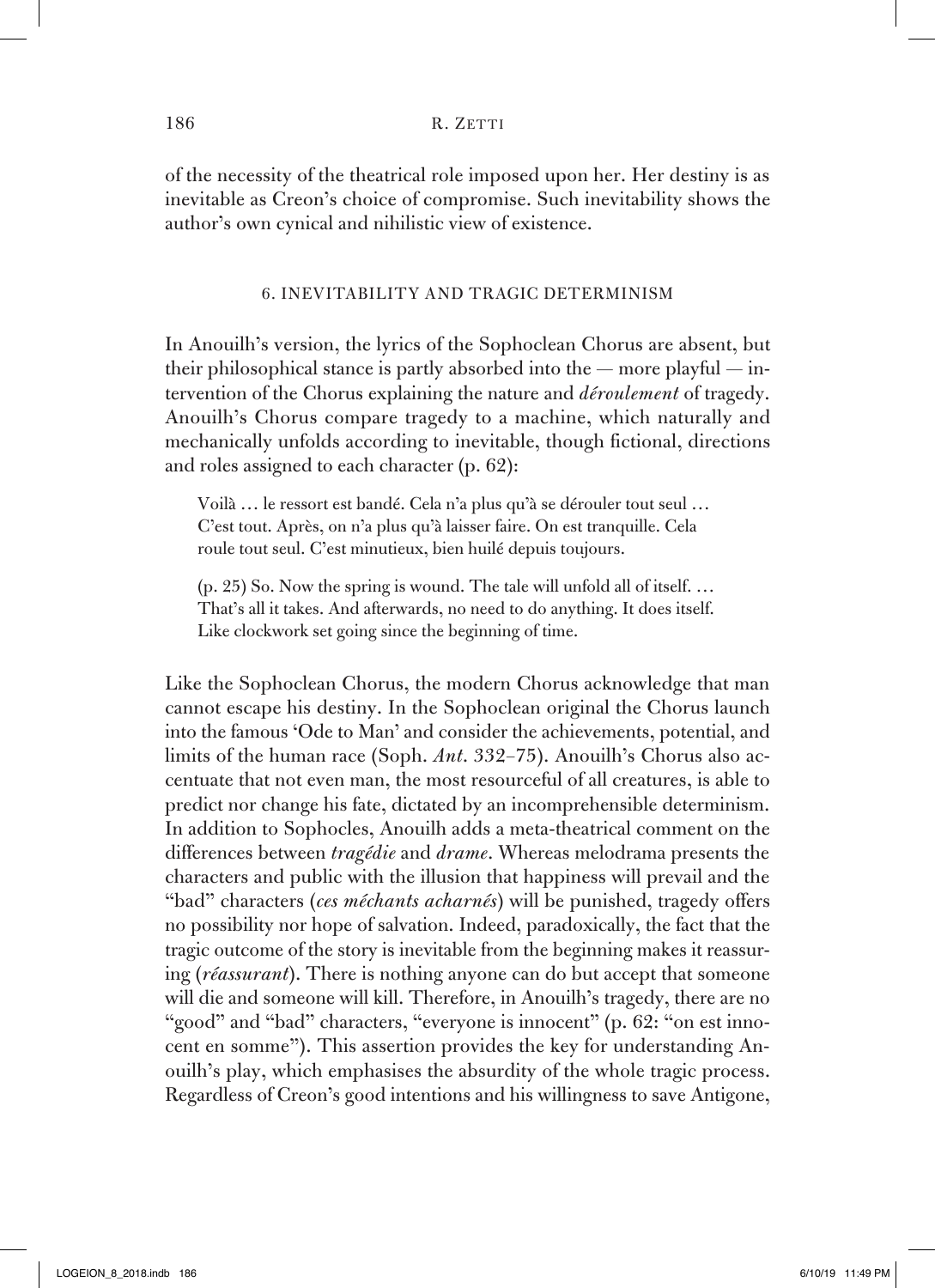the outcome of the tragedy is inescapable and Antigone will die. Because they are simply playing inescapable "roles" imposed by an irrational and unpredictable distribution of roles and they cannot get away from their allotted endings, the characters are partly exculpated by fate. Anouilh's fatalistic view of tragedy provides an "excuse" to justify their impulsive and irrational decisions.

In Anouilh's tragedy, Antigone accepts the inevitable outcome of the story and refuses to hope that it might change. She repudiates what she calls *sale espoir* (p. 47: "lousy hope"). According to Antigone's view of life, it is preferable to live without illusions and false hopes, which can only cause delusion. In the original, too, hope (*elpis*) is described as the deception of the light-minded (*kouphonoos*), at lines 615–17. The second *stasimon* (Soph. *Ant*. 583–625) emphasises the illusory nature of hope, associated with the limited potential of human reason (unable to recognise deception), the gods (that can decide to lead one's mind towards *atê*), and the inevitability of fate. Because of the instability of human life, even in his highest moment of glory and wealth, man has to remain vigilant and expect disaster.

In Greek tragedy human endeavours are determined both by external superhuman forces and by man's own false hopes and errors. In response to this double causation, Anouilh employs the notion of tragic necessity and self-conscious theatricality. It is the absurdity of existence (an external random "distribution") that dictates the tragic destiny of the characters rather than an error (*hamartia*, common to all mankind, Soph. *Ant*. 1023– 24), an inherited guilt, or a calamity imposed upon a mortal man by a god (Soph. *Ant*. 594–603). In Anouilh, Antigone is the daughter of Oedipus because of the role-playing imposed upon her by theatrical necessity (p. 70: "quand on s'appelle Œdipe, ou Antigone …"; p. 33: "if your name's Oedipus – or Antigone"). Both Creon and Antigone do not know that their choices are pre-determined *a priori* and are beyond their control. Like the Sophoclean characters, they are unable to foresee the consequences of their actions: man has no control over his life, which is ultimately determined by an irrevocable fate unknown to all.41 Towards the end of the tragedy the Sophoclean Chorus, too, emphasise the inescapability of fate through three exemplary stories (the mythical stories of Danae, Lykourgos, and Kleopatra, Soph. *Ant*. 944–87). Whereas the Sophoclean Chorus provide the audience with a moral lesson (wisdom can be learnt and lead to happiness, Soph.

<sup>41.</sup> This emerges both in the first (Soph. *Ant.* 361–62) and second (613–25) *stasima*, as well as in the Chorus' words to Antigone (944–87).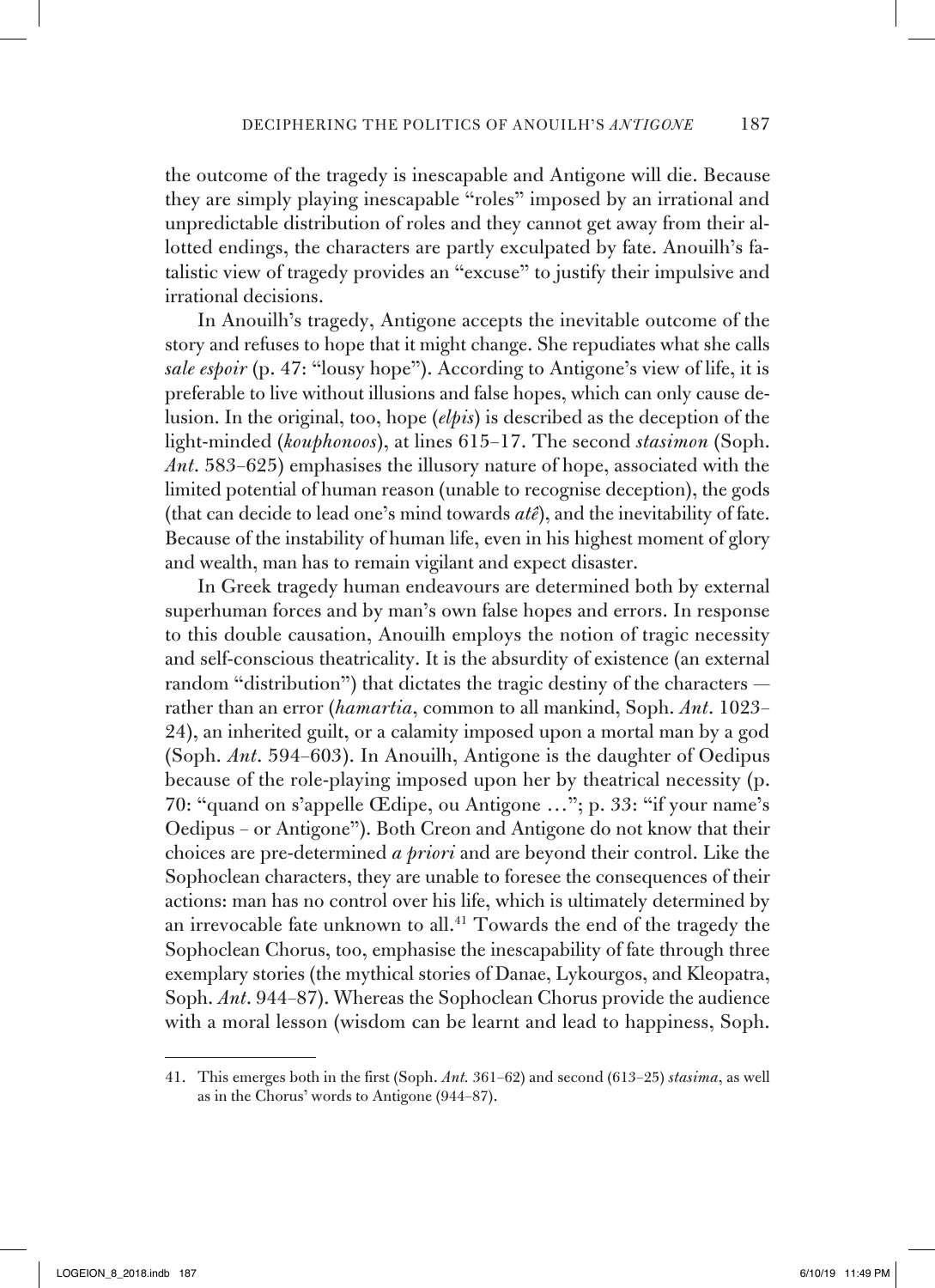*Ant*. 1347–48), Anouilh's Chorus simply acknowledge that there is no possibility of escaping a pre-established fate and observe how removed the tragic events are from the unconcerned Guards. Significantly, they are the last characters to appear on stage. Tragedy is not their *oignon*: they keep drinking wine and playing cards. The pessimistic end of the play offers no solution to the absurd enactment of the tragedy and suggests a nihilistic view of the world: all values and beliefs are dismissed as perfectly useless and tragedy as a gratuitous, irremediable experience.

#### 7. The use of irony, cynicism, and desacralisation

Anouilh's tragedy opens as the characters, dressed in simple evening clothes, drink and play cards, waiting to be introduced and play the story of *Antigone*. The colloquial language, domestic setting, as well as other blatant anachronisms contrast with the dramatic tension of tragedy. For example, Polynices is described as *tombereau*, *fleur de cotillon*, *fêtard* (p. 42: "a brinless roisterer, a cruel, soulless little thug"). He smoked cigarettes and drove sports cars. Antigone is dressed in Parisian *couturiers* and she has breakfast with (p. 15) "coffee and some toasts". Haemon asked her to marry him at a ball and Creon tells her niece to give a child to her fiancé (p. 70).

The anachronisms, together with the colloquialism of the style and the overall desacralisation of the tragedy, were criticised by traditionalist critics and by Classicists as inconsistent with the dignity of tragedy. "On n'a jamais si bien trahi Sophocle", claims Jean Sauvenay.42 Together with him, Hubert Gignoux and Jaques Poujol insisted that the play lacked the tragic element and that the author just recreated in *Antigone* his previous characters Thérèse and Eurydice.<sup>43</sup> Gignoux characterised Antigone as a "drame psychologique en marge d'une tragédie", because of the flagrant anachronisms and because of a reduction of the dramatic conflict to a statement that both Creon and Antigone "ont également tort".<sup>44</sup> Salacrou also complained that "ce n'est plus *Antigone*, c'est les 'caprices d'Antigone'".45

However, the deliberate anachronisms served the author's intention to emphasise the self-conscious playing with modernity, thus conveying an air

<sup>42.</sup> Sauvenay (1944) cited by Beugnot (1977) 33.

<sup>43.</sup> Gignoux (1946) 94–5; Poujol (1952) 338.

<sup>44.</sup> Gignoux (1946) 115.

<sup>45.</sup> Salacrou (1944) cited by Barsacq (2005) 306.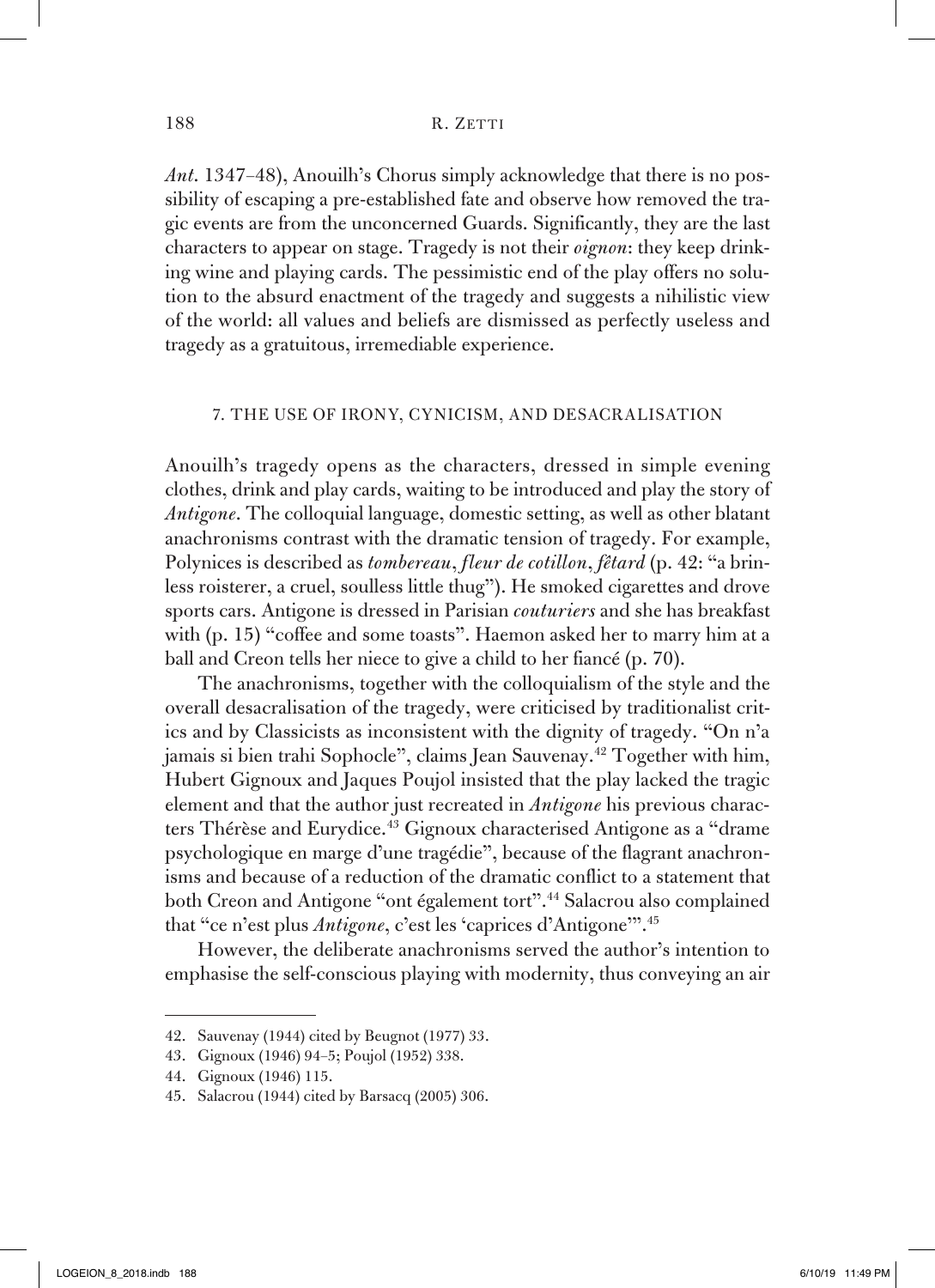of artificiality. In emphasising the theatrical frame of the tragedy as well as the anti-heroic aspects of the ancient drama, Anouilh intentionally desacralised the tragedy and played with the audience's expectations and previous knowledge of the story. For example, in the opening scene, the Nurse naively suspects that her *petite* Antigone left the house during the night because of a romantic rendezvous with her lover (p. 42: *un amoureux*).46 Through this ambiguity, Anouilh played on the notion of *philia* and possible sexual overtones of Antigone's relation with her brother, already present in the original (Soph. *Ant.* 73–6).<sup>47</sup> The Nurse is unaware of a fact that the audience may have, at this point, deduced: the *amoureux* is Polynices, and Antigone is returning home at four o' clock in the morning after having performed the funeral rite.

Moreover, the "seriousness" of the original tragic conflict is reduced in the modern version in favour of a number of minor, intimate, and personal conflicts, such as the one between Ismene and Antigone. In opposition to Ismene's femininity, Antigone is masculinised throughout Anouilh's play and regrets not being a male (p. 50): "une fille, oui. J'ai déjà assez pleuré d'être une fille!" (pp. 13–4: "Only a girl! The tears I've shed because of it!"). In the original, too, Antigone appears unfeminine: after admitting that she has performed the burial, she employs a masculine adjective to refer to herself (Soph. *Ant.* 464) and "various masculine forms replace in order to describe Antigone (e.g. 479, 496, 579-580)".<sup>48</sup> In addition, Anouilh's Antigone steals her sister's clothes the night before burying her brother in the attempt to look "une vraie femme" (p. 18: "a real wife"). She still wonders whether Haemon was mistaken in choosing her instead of her sister Ismene, and whether he regrets his choice. The central confrontation between Antigone and Creon, too, is changed by Anouilh and becomes a clash of two opposite conceptions of life, one which believes in the pragmatic acceptance of compromise and mediocrity, the other which privileges idealism and purity.

<sup>46.</sup> As Silva (2017b) 81, correctly remarks, despite the Nurse's attempts to understand Antigone, she "is unable to penetrate either the strangeness of her personality or the meaning of her actions".

<sup>47.</sup> In the original, too, Sophocles employs the Greek word *philos* (Soph. *Ant.* 73; 81) or *autadelphos* (503; 517) to emphasise the bond which ties Antigone to her brother as blood-relative (also stressed at lines 466–67 and 511).

<sup>48.</sup> Andújar and Nikoloutsos (2017), 24. In Sophocles, Ismene emphasises their inferiority as women and shows feminine subservience to the male authority by contrast with Antigone's unconventional subversion of the female role. Conversely, Anouilh's Ismene does not feel inhibited as a woman as in the original (pp. 61–2).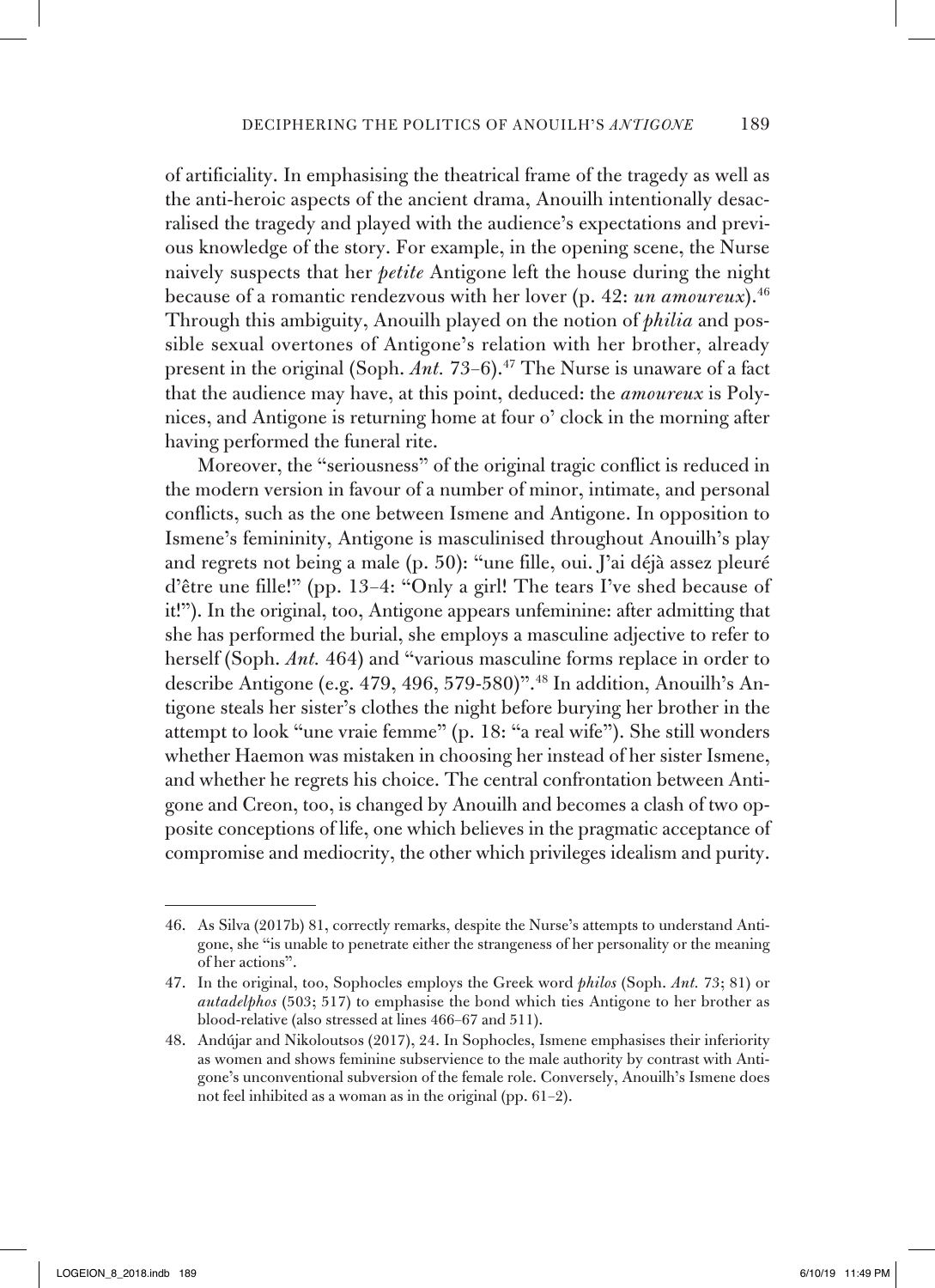In Anouilh's version, the trivial and colloquial dialogues of the Guards contrast with the dramatic conflicts of the tragedy and serve to emphasise certain macabre and grotesque aspects. Anouilh introduces three Guards instead of one and expands their role. Although Sophocles dedicates a certain attention to this character, a cowardly and materialistic figure only moved by selfish preoccupations,<sup>49</sup> Anouilh depicts the Guards in greater detail. Paradoxically, the Guard named Jonas is the last person with whom Antigone speaks and interacts before her death. His frivolous discourses and military slang contrast with Antigone's tragedy and her invocation (p. 92): "O tombeau! O lit nuptial! O ma demeure souterraine!" (p. 51: "Hail, then, my grave, my marriage bed, my underground home!"). The lyrical and dramatic tone of this line is inconsistent with Antigone's usual plain diction. Anouilh is here quoting his Sophoclean model (Soph. *Ant.* 891–92): *ὦ τύμβος, ὦ νυμφεῖον, ὦ κατασκαφὴς* / *οἴκησις ἀείφρουρος.* However, in Anouilh, Antigone's *kommos* loses the intensity of the original and is desacralised by the presence of the materialistic Guard, preparing a *chique* in front of her, and his superficial comments.

Towards the end of the play, when Antigone writes a romantic farewell letter to her fiancé, the scene is made playful and grotesque because of the comments of the insensitive Guard. When Antigone asks him to send the letter, the Guard is only convinced by Antigone's offering of her golden ring, on the condition that he will write it in his own handwriting (p. 92). The overall effect of this scene is sharply grotesque and reveals the aristocratism of Anouilh's Antigone, who is disgusted by the common, "mediocre" men, their egotism and indifference.

Therefore, the anachronism, the use of irony, the presence of the materialistic Guards, as well as the ironic and distancing comments of the Chorus emphasise the metatheatricality of the performance and strip the ancient tragedy of its grandeur. The self-conscious playing with reality and the desacralisation of the tragedy accentuate the open, ideologically unstable texture of Anouilh's *Antigone* and intentionally shift the focus onto the author's cynical and nihilistic view of existence.

<sup>49.</sup> The Sophoclean Guard is a "garrulous, cowardly, yet witty figure"; Griffith (1999) 165.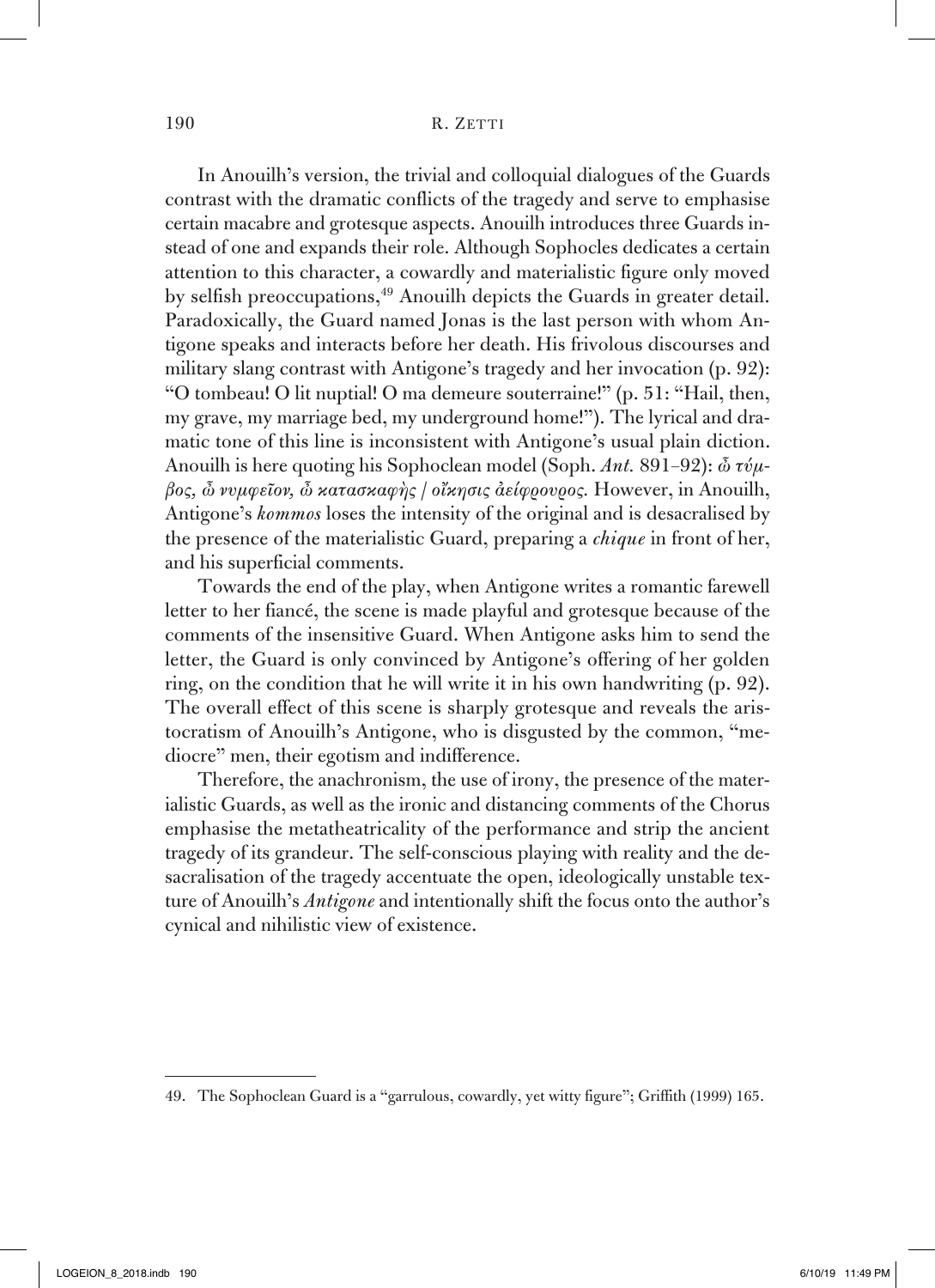#### 8. Conclusion

Although Anouilh's *Antigone* was a potentially political and subversive play, when first performed in 1944 it was accepted by collaborationist and German censors. After the liberation, the play continued to be a success. Despite the fact that Anouilh was praised in fascist journals and literature under the Occupation, his name never appeared on the "black lists" in the period which followed the liberation and saw a wave of executions of suspected collaborators, known as the *épuration sauvage* ("wild purge").<sup>50</sup>

A close analysis of the play has indeed revealed that Anouilh's version portrays the absurdity of life and the impossibility to realise the aspirations of childhood in adult life, rather than the political opposition of the individual against the tyranny of the state. Anouilh's Creon is a sensible and clever ruler who, unlike the Sophoclean Creon, is not guilty. At the end, Anouilh's Antigone admits that "Creon was right" (pp. 93–4: "Créon avait raison"). She does not inspire resistance nor fascist values but rather vulnerability, instability, and irrationality. She is a self-interested young woman who does not want to grow up. Age is of crucial importance in Anouilh's play: Antigone's desire for eternal innocence and pure life is opposed to Creon's opportunistic acceptance of the compromises of adulthood. Although he is trapped in his role of *chef d'État*, Creon understands Antigone's position: he has insights and intuitions that the Greek Creon only gains at the end and he also admits that she was right (p. 92).

In Anouilh's tragic world, both the heroes and the anti-heroes or "compromisers" are merely acting within a play and the tragedy is presented as unavoidable.51 Such fatalism partly exculpates the characters from their own actions and decisions and points to the nihilism and cynicism of the whole tragic process. It is precisely the cynical and ironic nature of Anouilh's play, its intentionally unclear political allegory (enhanced by the ambiguities of the original itself), as well as the absence of a categorical distinction between victims and villains that caused the variety of interpretations and controversy in the context of 1944 occupied France. Anouilh intentionally emphasised the ambiguous nature and competing voices of the ancient tragedy and avoided a univocal, clear-cut ideological position. Through his tragedy,

<sup>50.</sup> See Flügge (1982) 306. On his experience of the *épuration*, see Anouilh (1987) 173–79.

<sup>51.</sup> This categorisation recurs in Anouilh's *Pièces noires*. On the difference between the heroes and the mediocre, see Witt (1993) 55.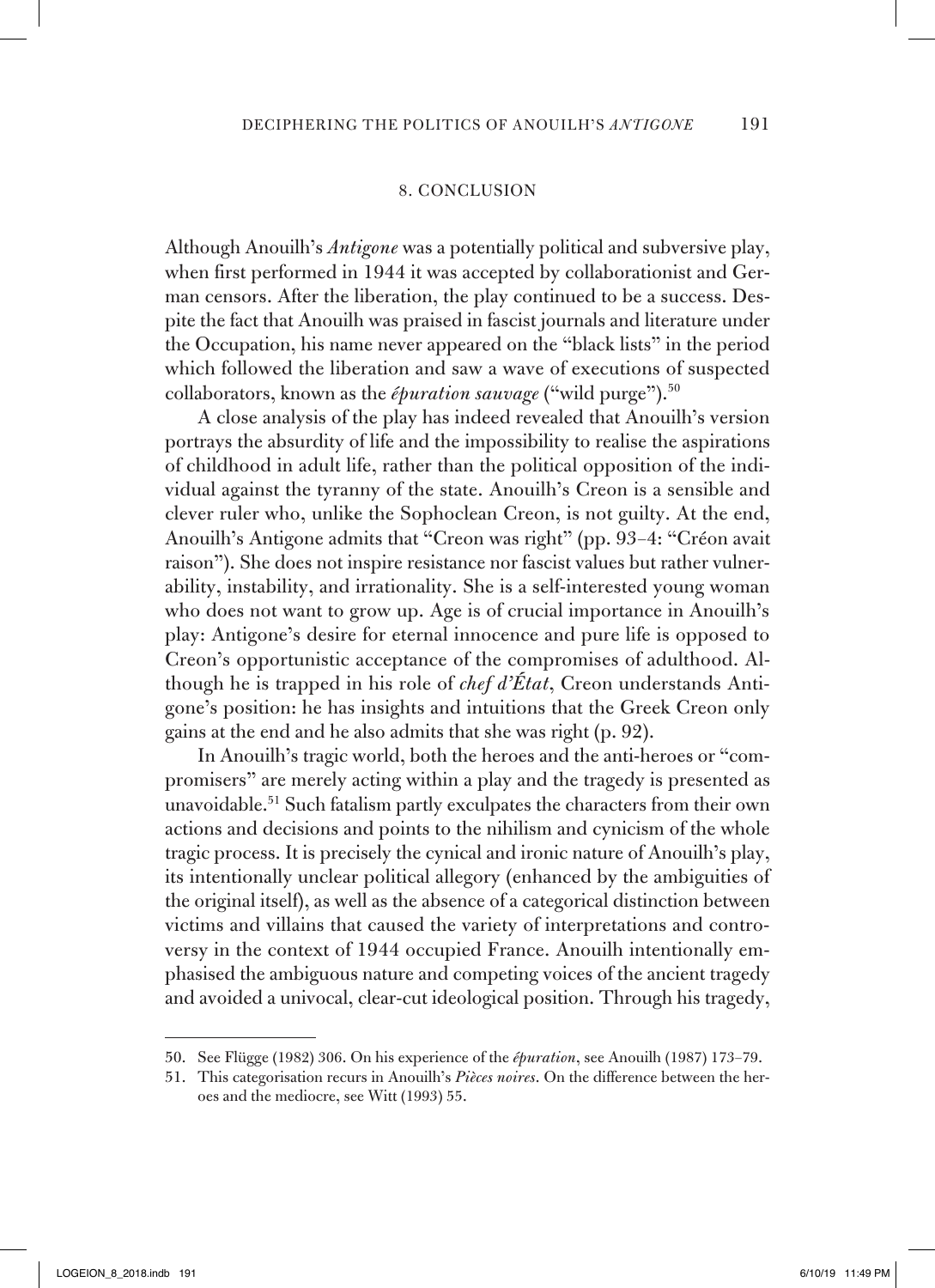Anouilh expressed his pessimistic view of existence arguably as a reaction to the historical and political circumstances in which the play was written. Although the sparse and indirect allusions to what Witt and Fleming define "fascist aesthetic" might reveal a certain political liability,<sup>52</sup> it remains difficult to label these general literary themes as evidence of a militant fascist ideology. In my paper, I have argued that Anouilh shifted the focus on the personal and psychological conflicts enacted in the tragedy, its inevitable outcome, and the disillusioned and cynical view of existence.

The different responses to and opposite readings of the play demonstrate the malleability of Sophocles' *Antigone* and the complexities of its conflicts, which escape a one-sided, fixed interpretation. The case of Anouilh's *Antigone* also shows the difficulties for an author to control all of a play's effects. Whether this was the author's intention or not, the interpretation of his *Antigone* changed through time because of the complex interplay between aesthetic, propaganda, and political ideologies in the period that immediately preceded and followed the end of the Second World War. Although his *Antigone* was not explicitly political, it was made political by the critical reception of the time, as well as by subsequent readings and appropriations that have transformed the Sophoclean drama into a political play of resistance and dissent. Today, *Antigone* has become the political play of protest and the epitome of the spirit of resistance also thanks to Anouilh's apparently subversive adaptation and its interaction with the history of the twentieth century.

#### WORKS CITED

- Allan, W. and Kelly, A. (2013), "Listening to Many Voices: Athenian Tragedy as Popular Art", in A. Marmodoro and J. Hill (eds.), *The Author's Voice in Classical and Late Antiquity*, Oxford, 77–122.
- Andújar, R. M. and Nikoloutsos, K. (2017), "Sophocles' *Antigone*", in C. Morais, L. Hardwick and M. F. Silva (eds.), *Portrayals of Antigone in Portugal: 20th and 21st Century Rewritings of the Antigone Myth*, Leiden, 13–26.

<sup>52.</sup> See Witt (1993); Fleming (2006).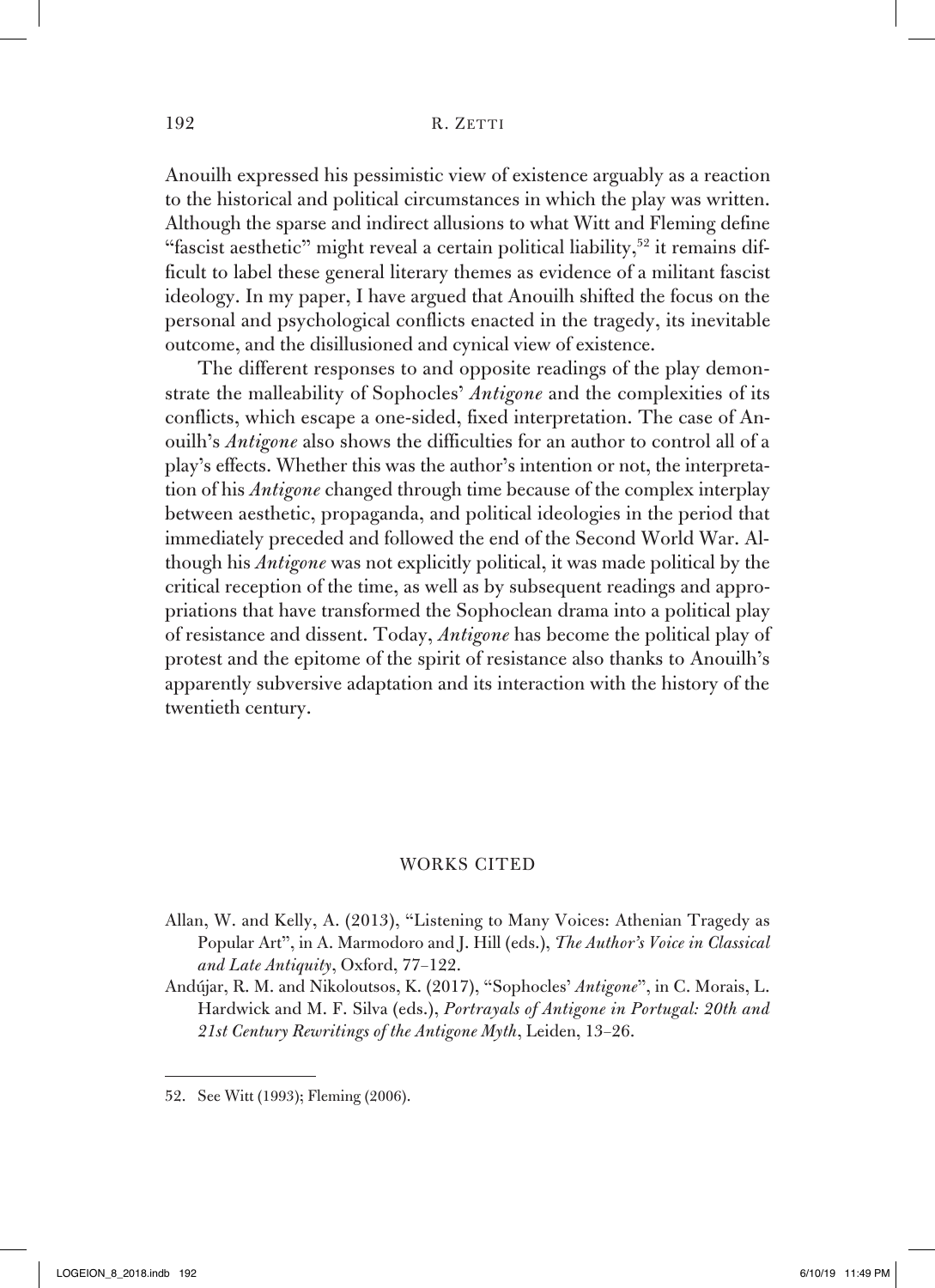- Anouilh, J. (1987), *La Comtesse d'Éristal n'a pas reçu son balai mécanique*, Paris.
- Anouilh, J. (2000), *Antigone*, translated by B. Bray, with commentary and notes by T. Freeman, London.
- Barsacq, J.-L. (2005), *Place Dancourt: La vie, l'oeuvre at l'atelier d'André Barsacq*, Paris.
- Beugnot, B. (1977), *Les critiques de notre temps et Anouilh*, Paris.
- Cairns, D. L. (2016), *Sophocles' Antigone*, London and New York.
- Calin, W. (1967), "Patterns of Imagery in Anouilh's *Antigone*", *The French Review*  41/1, 76–83.
- Deppman, J. (2012), "Jean Anouilh's *Antigone*", in K. Ormand (ed.), *A Companion to Sophocles*, Oxford, 523–37.
- Flashar, H. (2009), *Inszenierung der Antike: Das griechische Drama auf der Bühne der Neuzeit 1585-1990,* München.
- Fleming, K. (2006), "Fascism on Stage: Jean Anouilh's *Antigone*", in V. Zajko and M. Leonard (eds.), *Laughing with Medusa: Classical Myth and Feminist Thought*, Oxford, 164–86.
- Flügge, M. (1982), *Verweigerung oder Neue Ordnung: Jean Anouilhs 'Antigone' im politischen und ideologischen Kontext der Besatzungszeit 1940-1944*, Berlin.
- Foley, H. P. (1995), "Tragedy and Democratic Ideology: The Case of Sophocles' *Antigone*", in B. Goff (ed.), *History, Tragedy, Theory: Dialogues on Athenian Drama*, Austin, 131–50.
- Fraisse, S. (1966), "Le thème d'Antigone à la pensée française au XIX et XX siècles", *Bulletin de l'Association Guillaume Budé* 4, 250–88.
- Fulcher, J. F. (2006), "French Identity in Flux: The Triumph of Honegger's *Antigone*", *The Journal of Interdisciplinary History* 36/4, 649–74.
- Gignoux, H. (1946), *Jean Anouilh*, Paris.
- Griffith, M. (1999), *Sophocles*: *Antigone*, Cambridge.
- Guérin, J. (2010), "Pour une lecture politique de l'*Antigone* de Jean Anouilh", *Études Littéraires* 1, 93–104.
- Hall, E. (1997), "The sociology of Athenian Tragedy", in P. Easterling (ed.), *The Cambridge Companion to Greek Tragedy*, Cambridge, 93–126.
- Harris, E. M. (2006), "Antigone the Lawyer, or the Ambiguities of *nomos*", in E. M. Harris (ed.), *Democracy and the Rule of Law in Classical Athens. Essays on Law, Society and Politics*, Cambridge, 41–80.
- Kirkwood, G. M. (1958), *A Study of Sophoclean Drama*, Ithaca (NY).
- Knox, B. M. W. (1983) [1964], *The Heroic Temper: Studies in Sophoclean Tragedy*, Berkeley/ Los Angeles/ London.
- Mee, E. B. and Foley, H. P. (2011), eds., *Antigone on the Contemporary World Stage*, Oxford.
- Monférier, J. (1968), *Antigone*, ed. Paris.
- Poujol, J. (1952), "Tendresse et cruauté dans le théâtre de Jean Anouilh", *French Review* 25, 337–47.